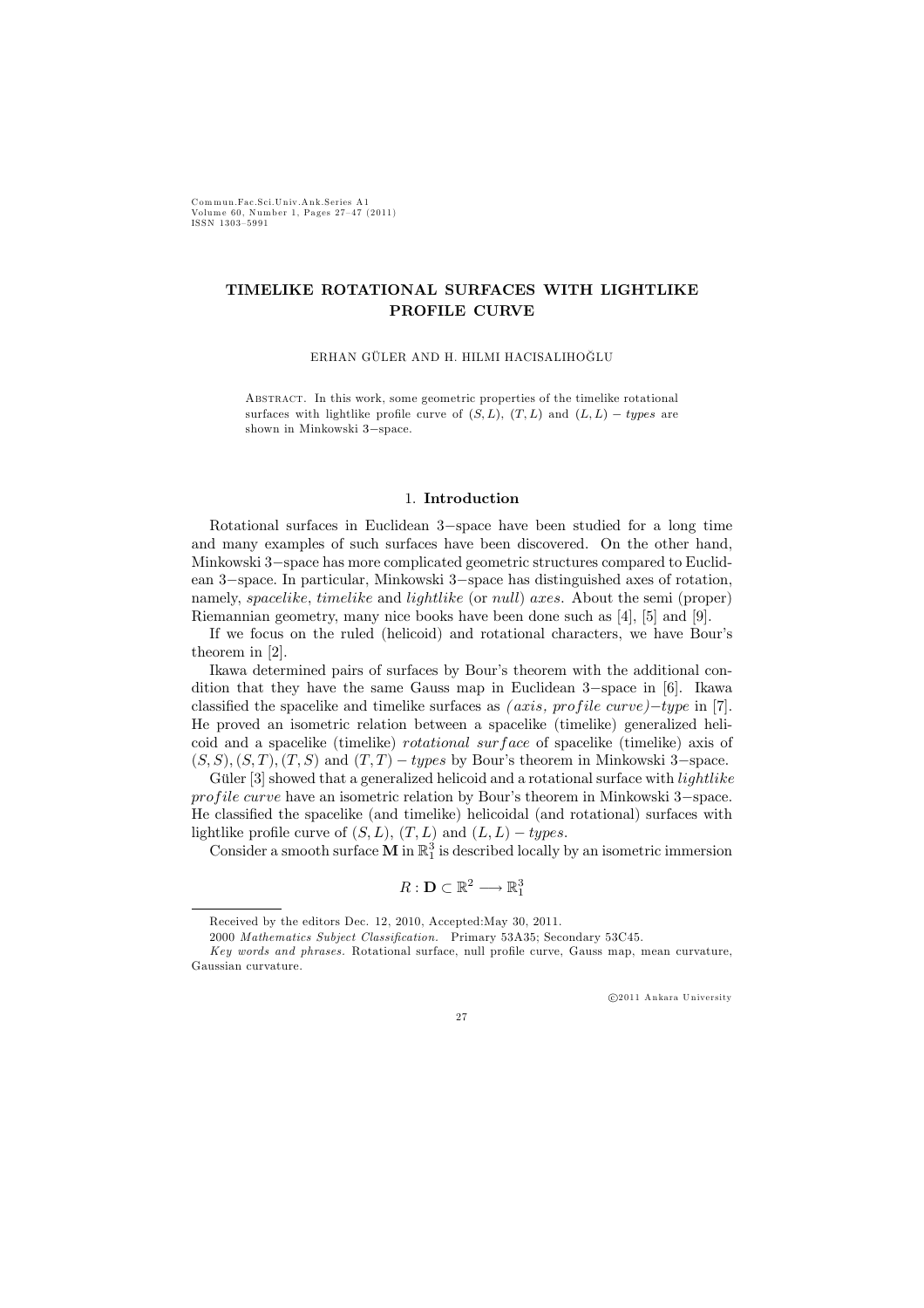where  $(u, v)$  are local coordintes on the simply connected and bounded domain **D**. Let  $N = N(u, v)$  be the unit normal vector field on M.

In local coordinates  $(x_1, x_2)$  for a surface M furnished with pseudo-Riemannian metric say g given by its matrix  $(g_{ij})$  with inverse matrix  $(g^{ij})$ , the Laplacian  $\Delta$  of M is

$$
\Delta = -\frac{1}{\sqrt{\left|\operatorname{det}\left(g_{ij}\right)\right|}} \sum \frac{\partial}{\partial x_i} \left(\sqrt{\left|\operatorname{det}\left(g_{ij}\right)\right|} g^{ij} \frac{\partial}{\partial x_j}\right)
$$

in [8]. Moreover, the Laplace-Beltrami operator of a function  $\phi = \phi(u, v) |_{\mathbf{D}}$  with respect to the first fundamental form of  $\overline{M}$  is defined by [1] as follow &

$$
\Delta \phi = -\frac{1}{\sqrt{EG - F^2}} \left[ \left( \frac{G\phi_u - F\phi_v}{\sqrt{EG - F^2}} \right)_u - \left( \frac{F\phi_u - E\phi_v}{\sqrt{EG - F^2}} \right)_v \right] \tag{1.1}
$$

where  $(u, v)$  are local coordintes on **D**.

Let  $\mathbf{F}(u, v)=(f_1(u, v), f_2(u, v), f_3(u, v))$  be a vector function defined on the domain D, then we set

$$
\Delta \mathbf{F}(u, v) = (\Delta f_1(u, v), \Delta f_2(u, v), \Delta f_3(u, v)).
$$
\n(1.2)

In this paper, we give some geometric relations of the *timelike rotational surfaces* (TRS) with lightlike profile curve (LPC) of  $(S, L)$ ,  $(T, L)$  and  $(L, L) - types$  in Minkowski 3−space. In section 2, we recall some basic notions of the Lorentzian geometry and give the definition of the rotational surfaces. TRS with LPC are given to find some geometric properties in section 3. In section 4, we study some relations between Gauss maps and Laplace-Beltrami operator of the Gauss maps, the curvatures of the TRS with LPC.

### 2. Preliminaries

In this section, we will obtain some rotational surfaces with lightlike profile curve in Minkowski 3–space. In the rest of this paper we shall identify a vector  $(a, b, c)$ with its transpose  $(a, b, c)^t$ .

The Minkowski 3–space  $\mathbb{R}^3$  is the Euclidean space  $\mathbb{E}^3$  provided with the inner product

$$
\langle \overrightarrow{p}, \overrightarrow{q} \rangle_L = p_1 q_1 + p_2 q_2 - p_3 q_3
$$

where  $\vec{p} = (p_1, p_2, p_3), \vec{q} = (q_1, q_2, q_3) \in \mathbb{R}^3$ . We say that a Lorentzian vector  $\vec{p}$ in  $\mathbb{R}^3_1$  is spacelike (resp. lightlike and timelike) if  $\vec{p} = 0$  or  $\langle \vec{p}, \vec{p} \rangle_L > 0$  (resp.  $\vec{p} \neq 0$ ;  $\langle \vec{p}, \vec{p} \rangle_L = 0$  and  $\langle \vec{p}, \vec{p} \rangle_L < 0$ ). The norm of the vector  $\vec{p} \in \mathbb{R}^3_1$  is  $\overrightarrow{p} \neq 0$ ;  $\langle \overrightarrow{p}, \overrightarrow{p} \rangle_L = 0$  and  $\langle \overrightarrow{p}, \overrightarrow{p} \rangle_L < 0$ ). The norm of the vector  $\overrightarrow{p} \in \mathbb{R}^3_1$  is<br>defined by  $\|\overrightarrow{p}\| = \sqrt{|\langle \overrightarrow{p}, \overrightarrow{p} \rangle_L|}$ . Lorentzian vector product  $\overrightarrow{p} \times \overrightarrow{q}$  of  $\overrightarrow{p}$  and  $\$ defined as follows:

$$
\overrightarrow{p} \times \overrightarrow{q} = \begin{vmatrix} e_1 & e_2 & -e_3 \\ p_1 & p_2 & p_3 \\ q_1 & q_2 & q_3 \end{vmatrix}.
$$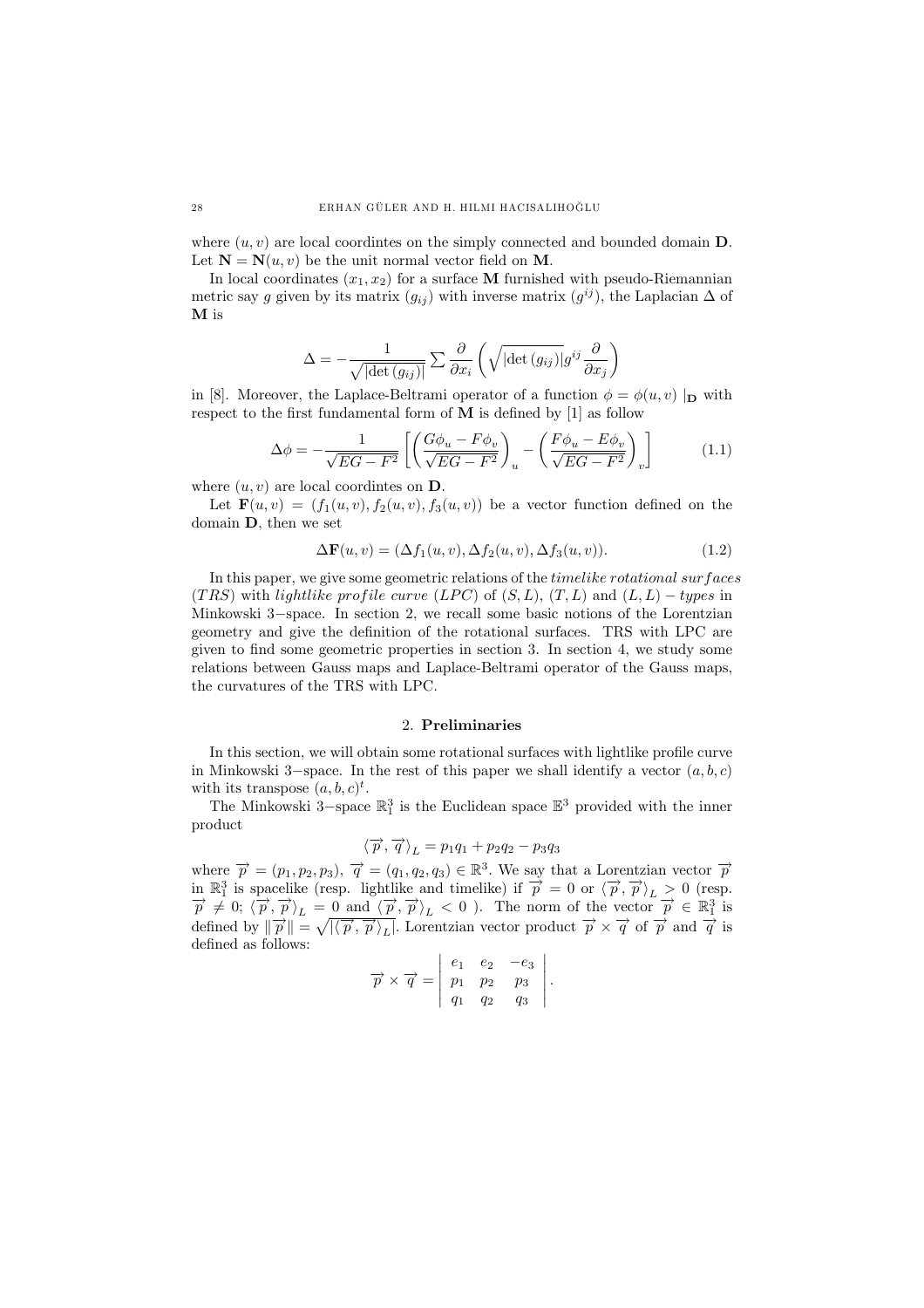Now we define a non-degenerate rotational surface in  $\mathbb{R}^3_1$ . For an open interval  $I \subset \mathbb{R}$ , let  $\gamma : I \longrightarrow \Pi$  be a curve in a plane  $\Pi$  in  $\mathbb{R}^3$ , and let  $\ell$  be a straight line in Π which does not intersect the curve  $\gamma$ . A *rotational surface* in  $\mathbb{R}^3_1$  is defined as a non degenerate surface rotating a curve  $\gamma$  around a line  $\ell$  (these are called the profile curve and the *axis*, respectively).

If the axis l is spacelike (resp. timelike and lightlike) in Minkowski 3-space  $\mathbb{R}^3_1$ , then we may suppose that l is the line spanned by the vector  $(1, 0, 0)$ , (resp.  $(0, 0, 1)$ ) and.  $(0, 1, 1)$ ). The semi–orthogonal matrices given as follow is the subgroup of the Lorentzian group that fixes the above vectors as invariant

$$
S(v) = \begin{pmatrix} 1 & 0 & 0 \\ 0 & \cosh(v) & \sinh(v) \\ 0 & \sinh(v) & \cosh(v) \end{pmatrix}, \ T(v) = \begin{pmatrix} \cos(v) & -\sin(v) & 0 \\ \sin(v) & \cos(v) & 0 \\ 0 & 0 & 1 \end{pmatrix},
$$

$$
L(v) = \begin{pmatrix} 1 & -v & v \\ v & 1 - \frac{v^2}{2} & \frac{v^2}{2} \\ v & -\frac{v^2}{2} & 1 + \frac{v^2}{2} \end{pmatrix}, v \in \mathbb{R}.
$$

The matrices  $X = \{S, T, L\}$  can be found by solving the following equations simultaneously

 $i. \quad X \cdot \ell = \ell,$ 

- *ii.*  $X^t \in X = \varepsilon$  where  $\epsilon = diag(1, 1, -1)$ ,
- iii. det  $X = 1$ .

A rotational surface in Minkowski 3−space with the spacelike (resp. timelike and lightlike) axis which is spanned by the vector  $(1, 0, 0)$  (resp.  $(0, 0, 1)$  and.  $(0, 1, 1)$ ) as follow

$$
R(u, v) = X(v) \cdot \gamma(u).
$$

A surface in  $\mathbb{R}^3_1$  is timelike surface if the  $D = EG - F^2 < 0$  where  $E, F, G$  are the coefficients of the first fundamental form.

Parametrization of the profile curve  $\gamma$  is given by  $\gamma(u)=(f(u), g(u), h(u))$  where  $f(u)$ ,  $g(u)$  and  $h(u)$  are differentiable functions for all  $u \in \mathbb{R} \setminus \{0\}$ . If  $\gamma(u)$  lightlike  $f(u)$ ,  $g(u)$  and  $h(u)$  are differentiable functions for all  $u \in \mathbb{R} \setminus \{0\}$ . If  $\gamma(u)$  is curve then  $\langle \gamma'(u), \gamma'(u) \rangle_{L} = f'^2 + g'^2 - h'^2 = 0$  and  $h = \int \sqrt{f'^2 + g'^2} du$ .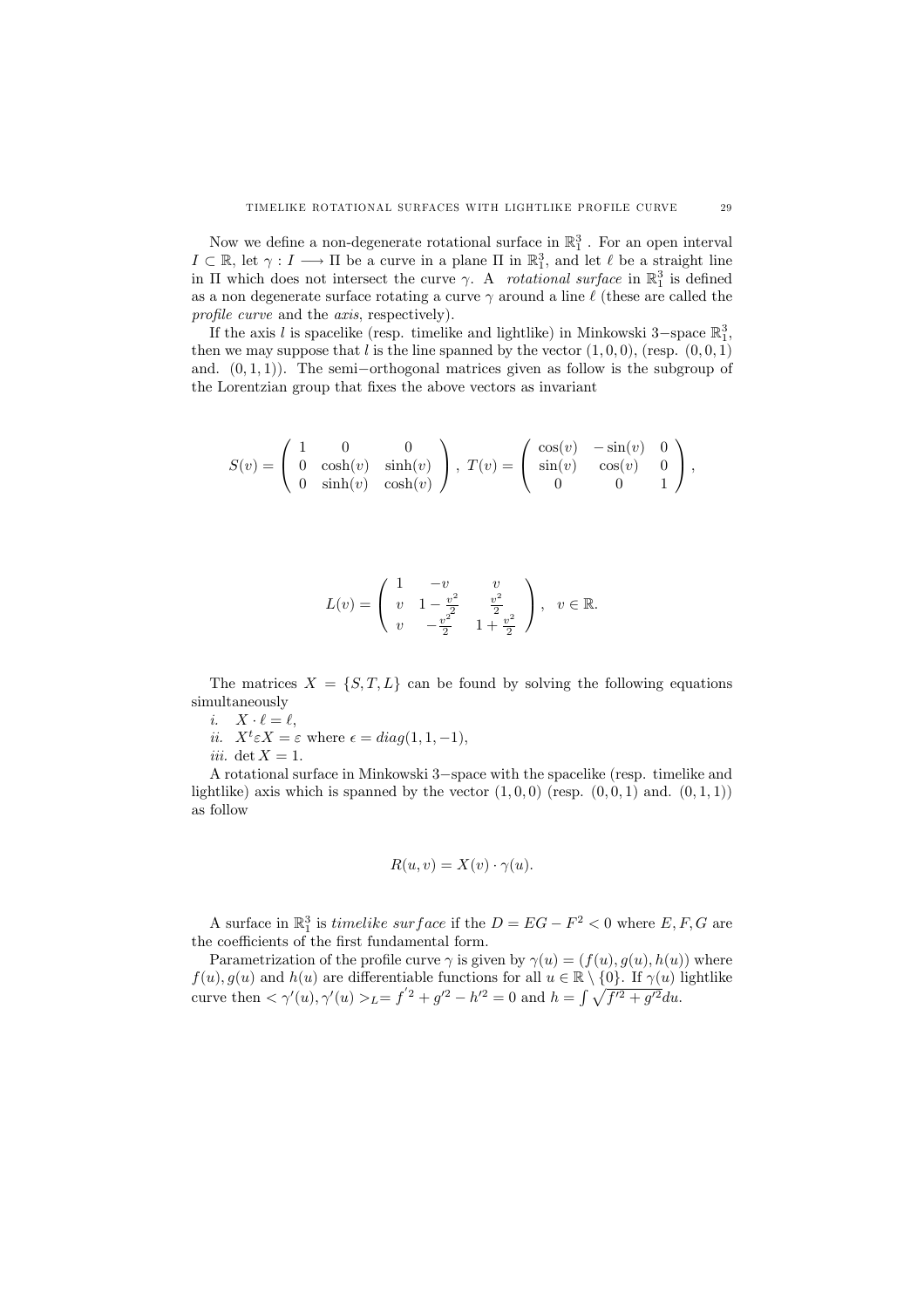

Figure 1. a-b A lightlike profile curve.

An example of a *lightlike profile curve* in Minkowski 3–space (see Fig.1) is given by

$$
\gamma(u) = (u^2, u, \int \sqrt{4u^2 + 1} du). \tag{2.1}
$$

where  $\int \sqrt{4u^2+1} du = \frac{1}{2}u\sqrt{4u^2+1} + \frac{1}{4}\sinh^{-1}(2u) + c$  (c = const.).

## 3. TRS with LPC and the Gauss map

We classify a rotational surface by types of axis and profile curve, and we write it as (axis's type, profile curve's type)−type; for example,  $(S, L)$  – type mean that the surface has a spacelike axis and a lightlike profile curve. We give rotational surfaces with lightlike profile curve that are used to obtain the main theorems in this paper. If the profile curve,  $\gamma$ , is a *lightlike* (LPC), then the rotational surface is a timelike (TRS) with spacelike, timelike or lightlike axis and they are  $(S, L)$ ,  $(T, L)$  and  $(L, L)$  –types respectively.

When the axis  $\ell$  is spacelike, there is a Lorentz transformation by which the axis l is transformed to the  $p_1$ -axis of  $\mathbb{R}^3$ . If the profile curve is  $\gamma(u)=(u^2, u, h(u)),$ then a TRS  $R(u, v)$  can be written as

$$
R(u, v) = \begin{pmatrix} u^2 \\ u \cosh(v) + h(u) \sinh(v) \\ u \sinh(v) + h(u) \cosh(v) \end{pmatrix}.
$$
 (3.1)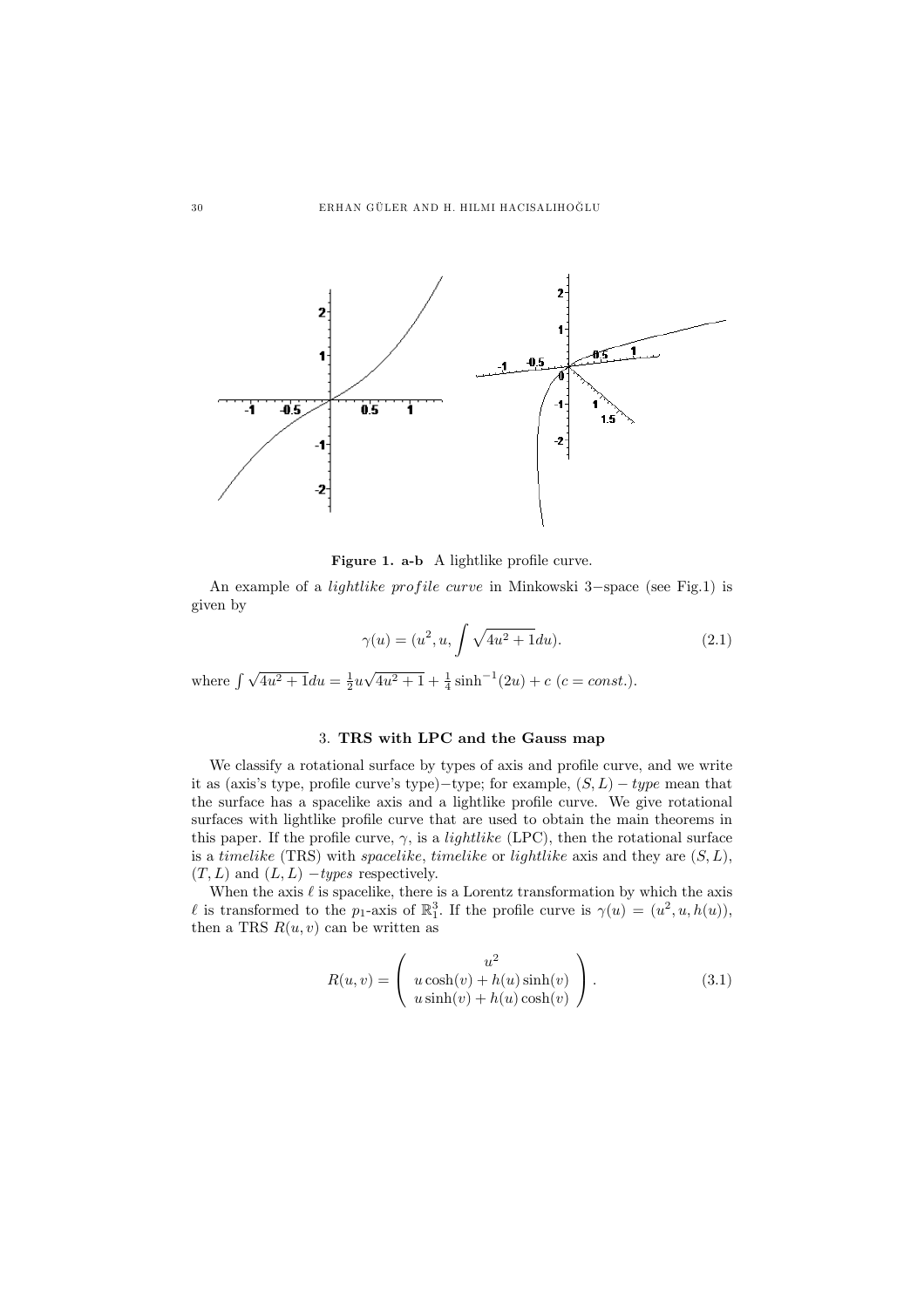

Figure 2. a-b TRS with LPC of  $(S, L)$ -type.

**Proposition 1.** A TRS with LPC of  $(S, L)$ -type is as follows (see Fig. 2)

$$
R(u,v) = \begin{pmatrix} u^2 \\ u \cosh(v) + (\frac{1}{2}u\sqrt{4u^2 + 1} + \frac{1}{4}\sinh^{-1}(2u))\sinh(v) \\ u \sinh(v) + (\frac{1}{2}u\sqrt{4u^2 + 1} + \frac{1}{4}\sinh^{-1}(2u))\cosh(v) \end{pmatrix}
$$
(3.2)

where  $u, v \in \mathbb{R} \setminus \{0\}.$ 



Figure 3. a-b Gauss map of the TRS with LPC of (S,L)-type.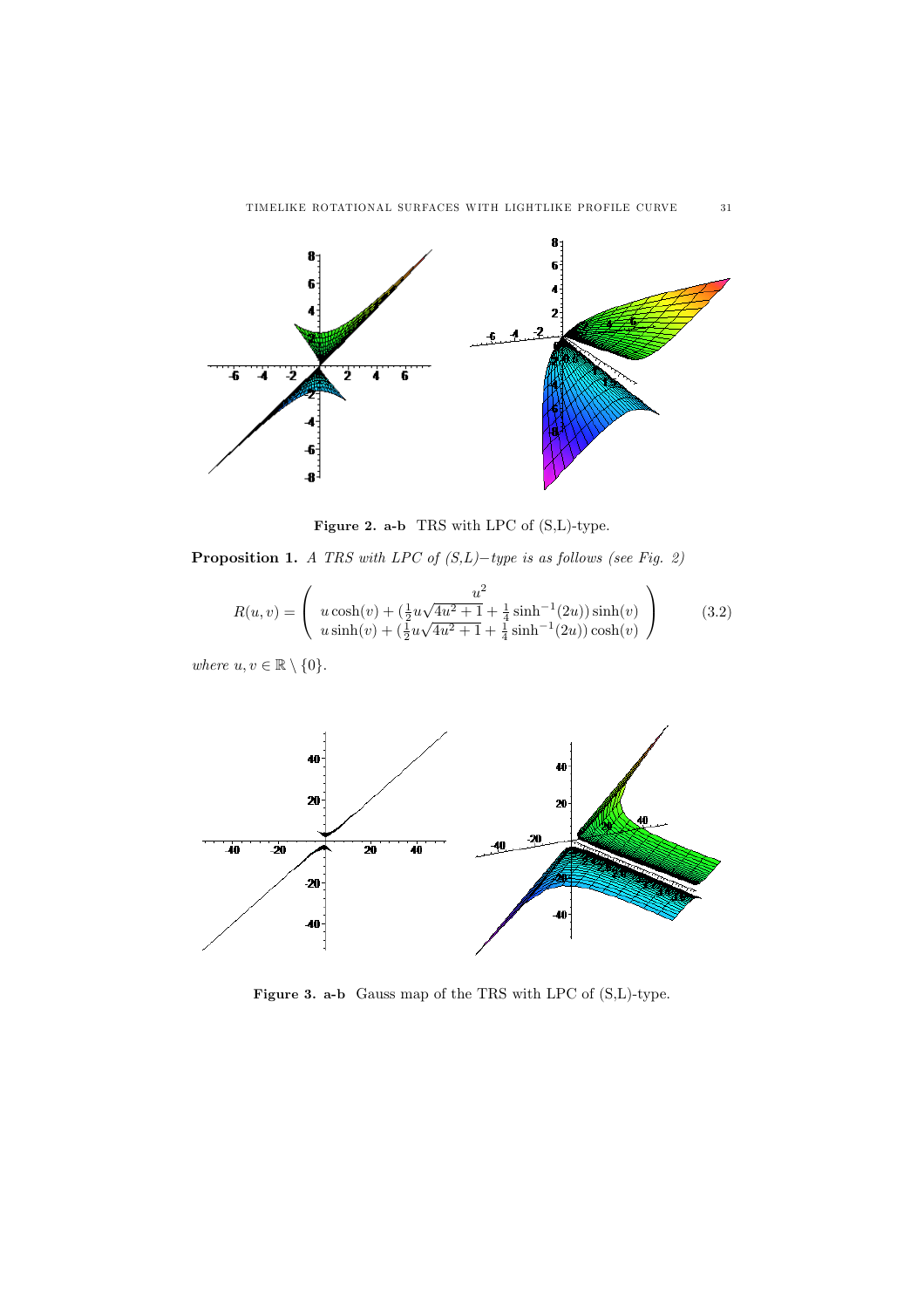**Proposition 2.** If an  $(S, L)$ -type a TRS with LPC is as above, then the Gauss map is (see Fig. 3)

$$
\mathbf{N} = \frac{1}{\sqrt{|D|}} \begin{pmatrix} u - hh' \\ -2u(u \cosh(v) + h \sinh(v)) \\ -2u(u \sinh(v) + h \cosh(v)) \end{pmatrix}
$$
(3.3)

where  $D = -(h - uh')^2$ ,  $h = h(u) = \frac{u\sqrt{4u^2+1}}{2} + \frac{\sinh^{-1}(2u)}{4}$ ,  $h(u) < cu$ ,  $c, u, v \in$  $\mathbb{R}\setminus\{0\}.$ 

When the axis  $\ell$  is timelike, there is a Lorentz transformation by which the axis l is transformed to the p<sub>3</sub>-axis of  $\mathbb{R}^3$ . If the profile curve is  $\gamma(u)=(u^2, u, h(u)),$ then a TRS  $R(u, v)$  can be written as

$$
R(u,v) = \begin{pmatrix} u^2 \cos(v) - u \sin(v) \\ u^2 \sin(v) + u \cos(v) \\ h(u) \end{pmatrix}.
$$
 (3.4)



Figure 4. a-b TRS with LPC of (T,L)-type.

**Proposition 3.** A TRS with LPC of  $(T,L)$ -type is as follows (see Fig. 4)

$$
R(u,v) = \begin{pmatrix} u^2 \cos(v) - u \sin(v) \\ u^2 \sin(v) + u \cos(v) \\ \frac{1}{2}u\sqrt{4u^2 + 1} + \frac{1}{4} \sinh^{-1}(2u) \end{pmatrix}
$$
 (3.5)

where  $u, v \in \mathbb{R} \setminus \{0\}.$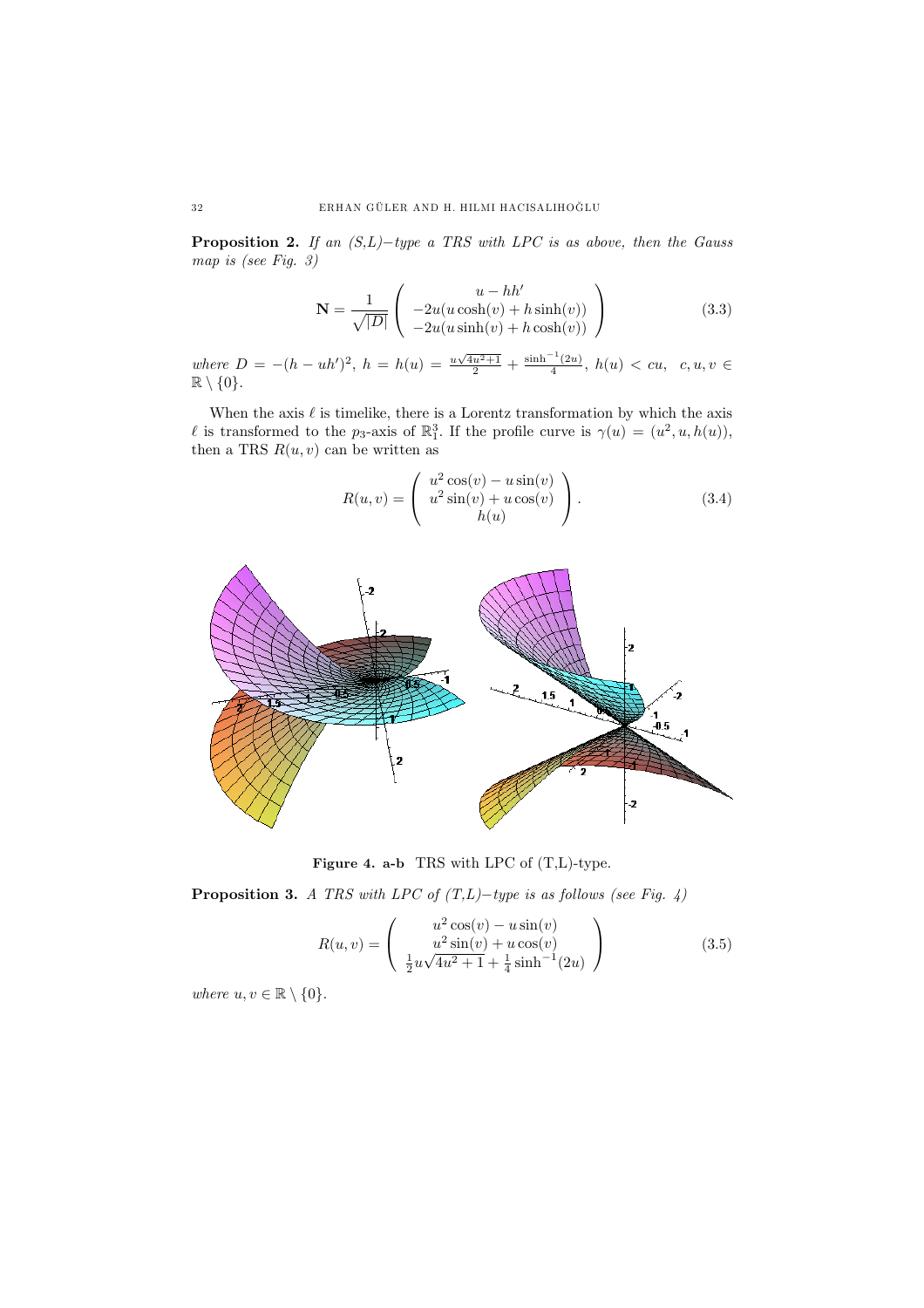**Proposition 4.** If an  $(T,L)-type$  a TRS with LPC is as above, then the Gauss map is (see Fig. 5)

$$
\mathbf{N} = \frac{1}{\sqrt{|D|}} \begin{pmatrix} -uh'\sin(v) - u^2h'\cos(v) \\ -uh'\cos(v) - u^2h'\sin(v) \\ -2u^3 + u \end{pmatrix}
$$
(3.6)

where  $D = -u^4$ ,  $h = h(u) = \frac{u\sqrt{4u^2+1}}{2} + \frac{\sinh^{-1}(2u)}{4}$ ,  $u, v \in \mathbb{R} \setminus \{0\}.$ 



Figure 5. a-b Gauss map of a TRS with LPC of (T,L)-type.

When the axis  $\ell$  is lightlike, there is a Lorentz transformation by which the axis l is transformed into the p<sub>2</sub>p<sub>3</sub>-axis of  $\mathbb{R}^3$ . If the profile curve is  $\gamma(u)=(u^2, u, h(u)),$ then a TRS  $R(u, v)$  can be written as

$$
R(u,v) = \begin{pmatrix} u^2 - uv + hv \\ u^2v + \left(1 - \frac{v^2}{2}\right)u + \frac{v^2}{2}h \\ u^2v - \frac{v^2}{2}u + \left(1 + \frac{v^2}{2}\right)h \end{pmatrix}.
$$
 (3.7)

**Proposition 5.** A TRS with LPC of  $(L,L)$ −type is as follows (see Fig. 6)

$$
R(u,v) = \begin{pmatrix} u^2 - uv + \frac{uv\sqrt{4u^2+1}}{2} + \frac{v\sinh^{-1}(2u)}{4} \\ u^2v + \left(1 - \frac{v^2}{2}\right)u + \frac{uv^2\sqrt{4u^2+1}}{4} + \frac{v^2\sinh^{-1}(2u)}{8} \\ u^2v - \frac{v^2}{2}u + \left(1 + \frac{v^2}{2}\right)\left(\frac{u\sqrt{4u^2+1}}{2} + \frac{\sinh^{-1}(2u)}{4}\right) \end{pmatrix}
$$
(3.8)

where  $u, v \in \mathbb{R} \setminus \{0\}.$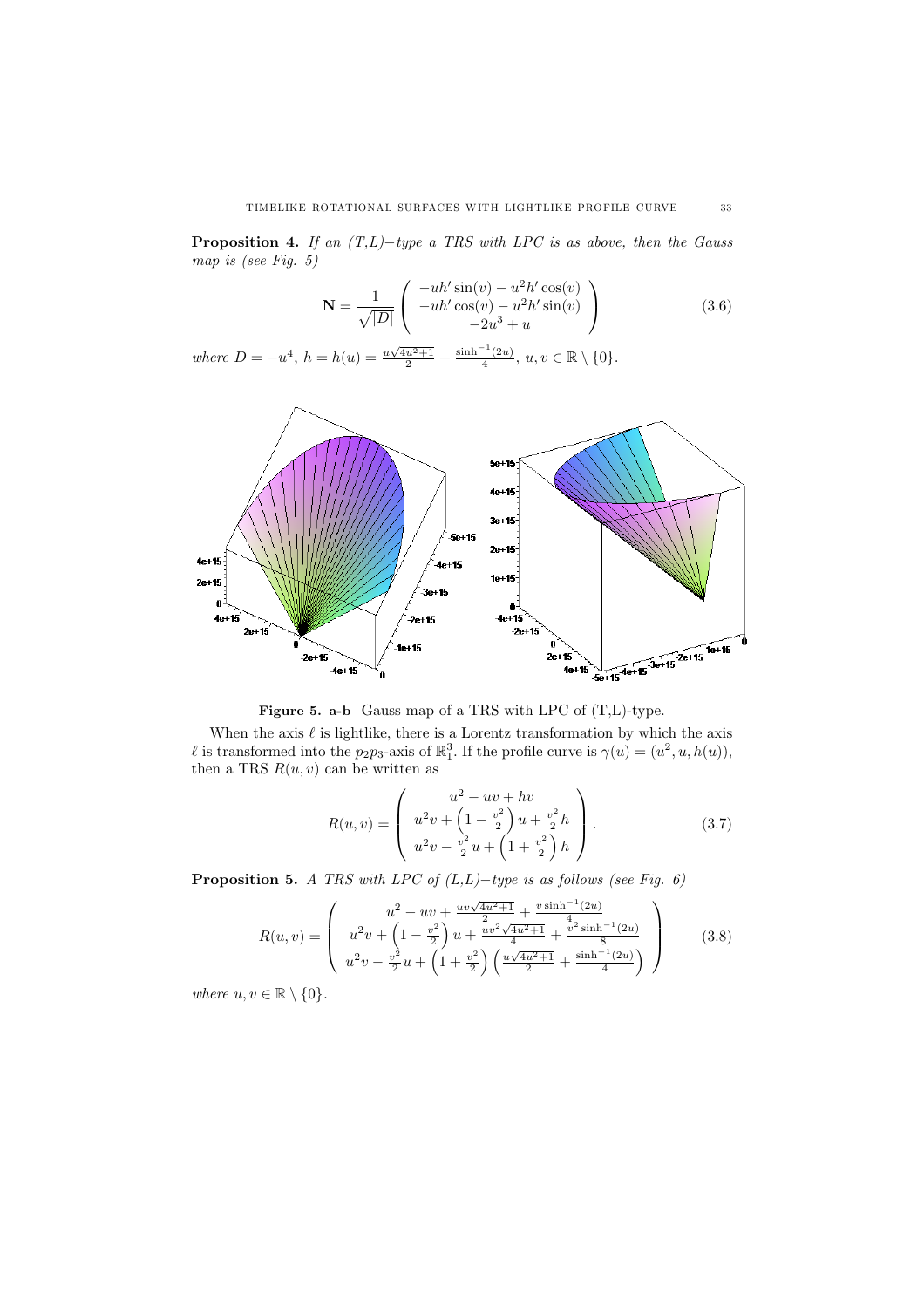

Figure 6. a-b TRS with LPC of  $(L,L)$ -type.

**Proposition 6.** If an  $(L,L)$ -type TRS with LPC is as above, then the Gauss map is (see Fig. 7)

$$
\mathbf{N} = \frac{1}{\sqrt{|D|}} \left( \begin{array}{c} \left( -u^2 + uv - hv \right) h' + vh + \left( u^2 - uv \right) \\ \left( -u^2 v + \frac{v^2}{2} h - u + h \right) h' + \frac{v^2}{2} h - 2u^3 + u^2 v - \frac{uv^2}{2} \\ \left( -u^2 v + \frac{v^2}{2} h - v^2 \right) h' + \left( \frac{v^2}{2} - 1 \right) h - 2u^3 + u^2 v - \frac{uv^2}{2} \end{array} \right) \tag{3.9}
$$

where  $D = ($  $\left(-u^2h'+2uh-u^2\right)^2$ ,  $h=h(u)=\frac{u\sqrt{4u^2+1}}{2}+\frac{\sinh^{-1}(2u)}{4}$ ,  $h(u)< u^2+u$ ,  $u, v \in \mathbb{R} \setminus \{0\}.$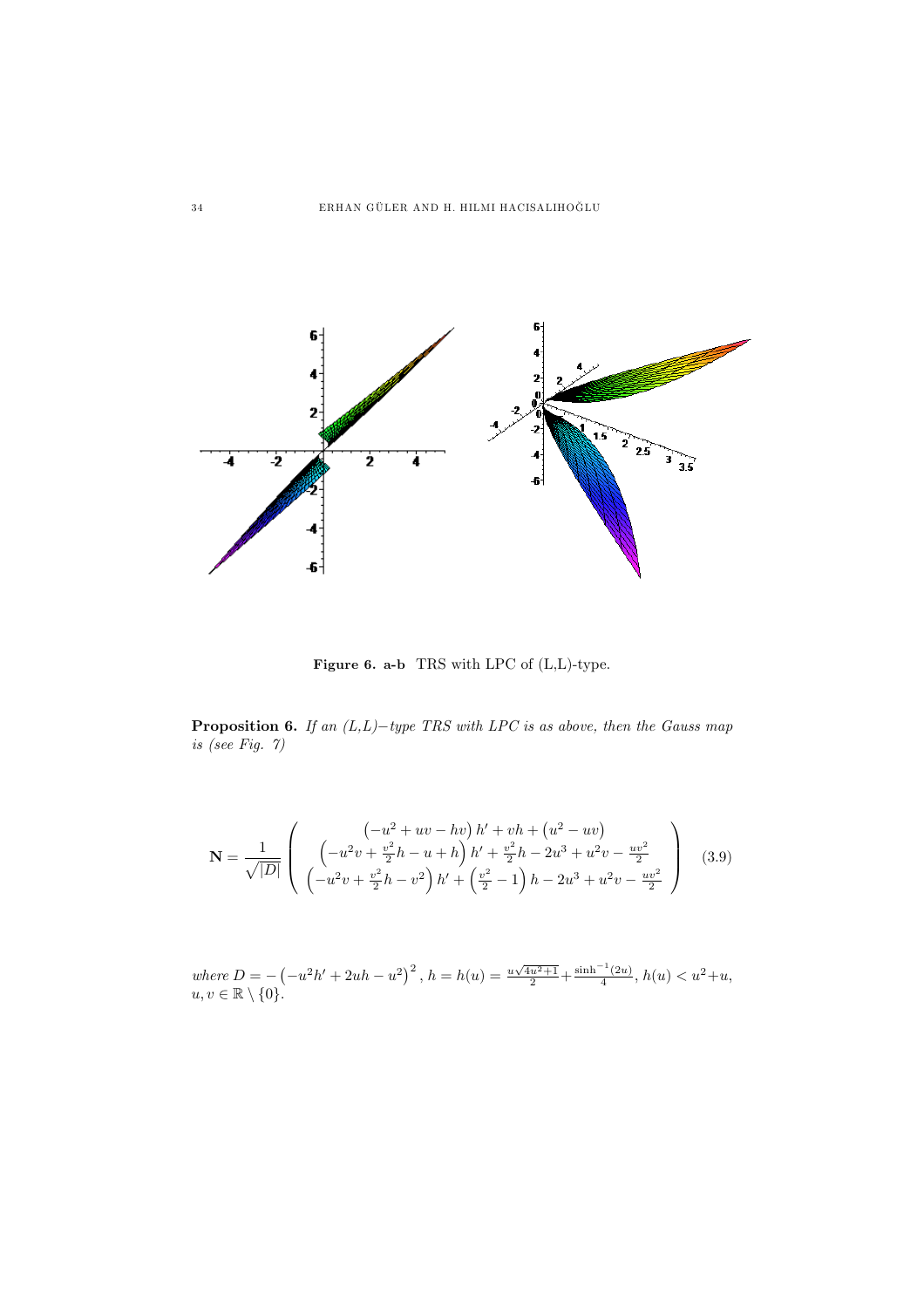

Figure 7. a-b Gauss map of a TRS with LPC of (L,L)-type.

### 4. Curvatures and Laplacian

In this section, we study mean curvature, Gaussian curvature and Laplace-Beltrami operators of the geometric objects of a TRS with LPC as (axis's type, profile curve's type)−type.

**Case 1.** A timelike rotational surface of  $(S, L)$  – type.

In this case, we assume that the axis l is spacelike  $(1, 0, 0)$  vector,  $\gamma(u)$  = In this case, we assume that the axis l is spacelike  $(1,0,0)$  vector,  $\gamma(u) = (u^2, u, h(u))$  profile curve is a lightlike curve and  $h = h(u) = 2^{-1}u\sqrt{4u^2 + 1} +$  $2^{-2} \sinh^{-1}(2u), u \in \mathbb{R} \setminus \{0\}.$ 

Theorem 4.1. The mean curvature and the Gaussian curvature of a TRS with  $LPC$  of  $(S, L)-type$  are related as

$$
H^2 = \varrho \cdot K \tag{4.1}
$$

in Minkowski 3−space, where

 $\varrho(u) = -4u^{-2}[-2u(h - uh')^2 - (-u^2 + h^2)(u - hh' + uh'h'')]^2,$  $D = -(h - uh')^2, h(u) = \frac{u\sqrt{4u^2+1}}{2} + \frac{\sinh^{-1}(2u)}{4}$ and  $u \in \mathbb{R} \setminus \{0\}.$ 

Proof. We consider a rotational surface  $(4)$ . Components of the first fundamental form are

$$
E = 0, \ \ F = h - uh', \ \ G = -u^2 + h^2
$$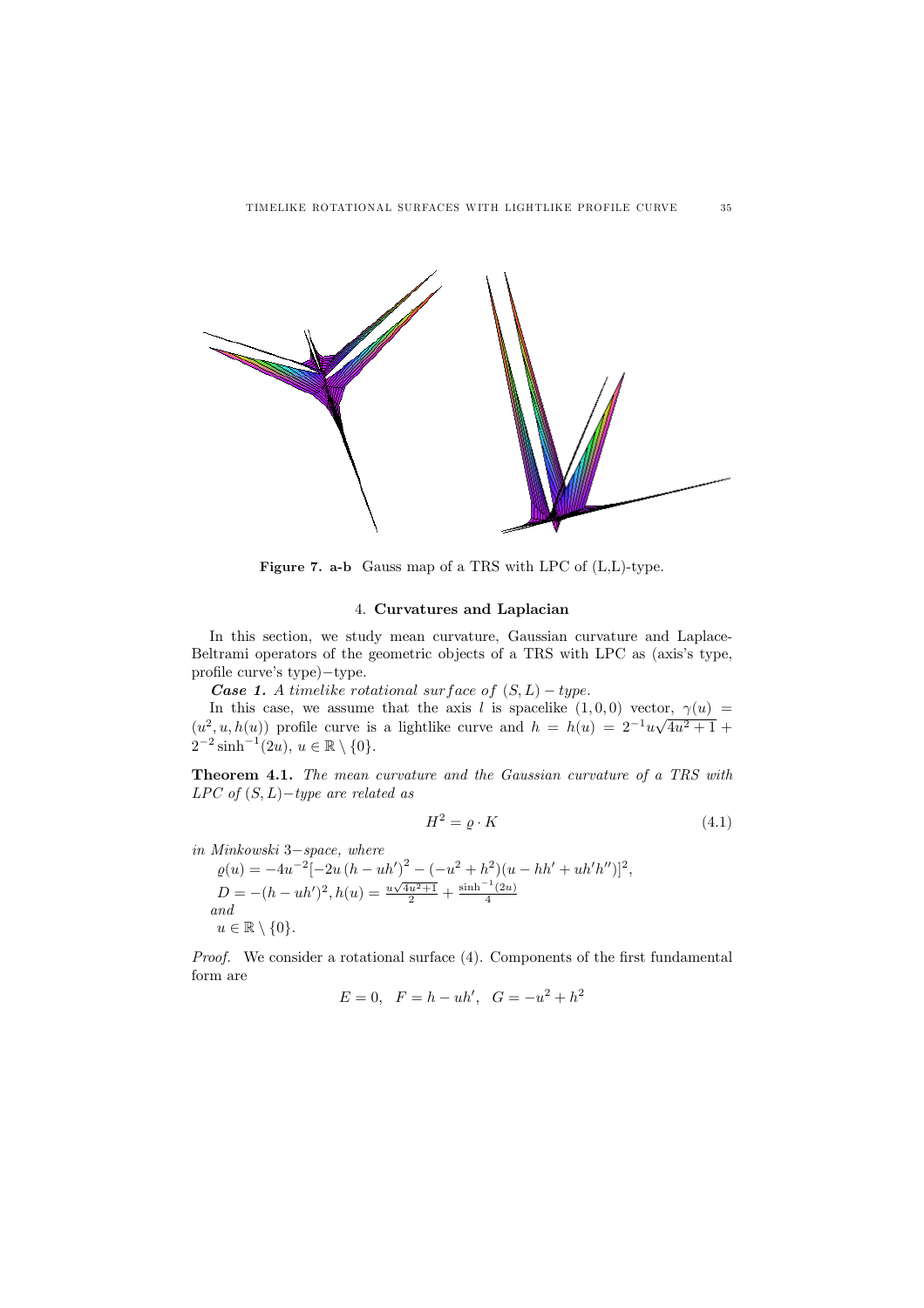and the second fundamental form are

$$
e = \frac{2(u - hh' + uh'h'')}{\sqrt{(h - uh')^2}}, \quad f = \frac{-2u(uh' - h)}{\sqrt{(h - uh')^2}}, \quad g = 0.
$$

Since  $D = -(h - uh')^2 < 0$  then  $R(u, v)$  is a timelike surface. The mean curvature and the Gaussian curvature of a TRS with LPC of  $(S, L)$  –type are given as follows, respectively,

$$
H = \frac{\left[-2u\left(h - uh'\right)^2 - \left(-u^2 + h^2\right)\left(u - hh' + uh'h''\right)\right]^2}{\left(h - uh'\right)^{3/2}},\tag{4.2}
$$

$$
K = \frac{-4u^2}{(h - uh')^2}
$$
 (4.3)

 $\Box$ 

Ĵ.

where  $u \in \mathbb{R} \setminus \{0\}$ . Hence, we get the results.  $\Box$ 

Theorem 4.2. The Gauss map and its Laplacian of a TRS with LPC of  $(S, L)$  –type are related as

$$
\Delta N = \eth + N \tag{4.4}
$$

in Minkowski 3−space, where  $\mathbf{N} = \mathbf{N}(u, v) = D^{-1/2}(\mathbf{N_1} \mathbf{N_2}, \mathbf{N_3})$  in (6),<br> $\mathbf{N_1} = \begin{pmatrix} \mathfrak{d}_1(u, v) \\ 0 \end{pmatrix}$ 

$$
\mathfrak{F} = \mathfrak{F}(u, v) = -\frac{1}{4(D)^{7/2}} \begin{pmatrix} \mathfrak{F}_1(u, v) \\ \mathfrak{F}_2(u, v) \\ \mathfrak{F}_3(u, v) \end{pmatrix},
$$

$$
\begin{array}{ll} \eth_1(u,v)= & (2DG_u-F_uG)[2D({\bf N_1})_u-{\bf N_1}D_u] \\ & +\{[D({\bf N_1})_{uu}-D_u({\bf N_1})_u]4D-2{\bf N_1}DD_{uu}-{\bf N_1}D_u^2\}G+4D^3{\bf N_1}, \end{array}
$$

$$
\begin{array}{ll} \eth_2(u,v)= & (2D G_u - F_u G)[2D({\bf N_2})_u - {\bf N_2} D_u] \\ & + \{[D({\bf N_2})_{uu} - D_u ({\bf N_2})_u] 4D - 2{\bf N_2} DD_{uu} - {\bf N_2} D_u^2\} G \\ & - 2[2({\bf N_2})_{uv} D - ({\bf N_2})_v D_u] D^{1/2} + 4D^3{\bf N_2}, \end{array}
$$

$$
\delta_3(u,v) = \begin{array}{ll} (2DG_u - F_uG)[2D(N_3)_u - N_3D_u] \\ + \{[D(N_3)_{uu} - D_u(N_3)_u]4D - 2N_3DD_{uu} - N_3D_u^2\}G \\ -2[2(N_3)_{uv}D - (N_3)_vD_u]D^{1/2} + 4D^3N_3, \end{array}
$$

$$
D = -(h - uh')2,\nF = h - uh',\nG = -u2 + h2,\nu, v \in \mathbb{R} \setminus \{0\}.
$$

*Proof.* We use the Gauss map of a TRS with LPC of  $(S, L)$ -type in (6). Hence,

$$
\mathbf{N}_u = \frac{1}{2D^{3/2}} \left( \begin{array}{c} 2D(\mathbf{N_1})_u - D_u \mathbf{N_1} \\ 2D(\mathbf{N_2})_u - D_u \mathbf{N_2} \\ 2D(\mathbf{N_3})_u - D_u \mathbf{N_3} \end{array} \right), \ \ \mathbf{N}_v = \frac{1}{\sqrt{|D|}} \left( \begin{array}{c} 0 \\ -2u(u\sinh(v) + h\cosh(v)) \\ -2u(u\cosh(v) + h\sinh(v)) \end{array} \right),
$$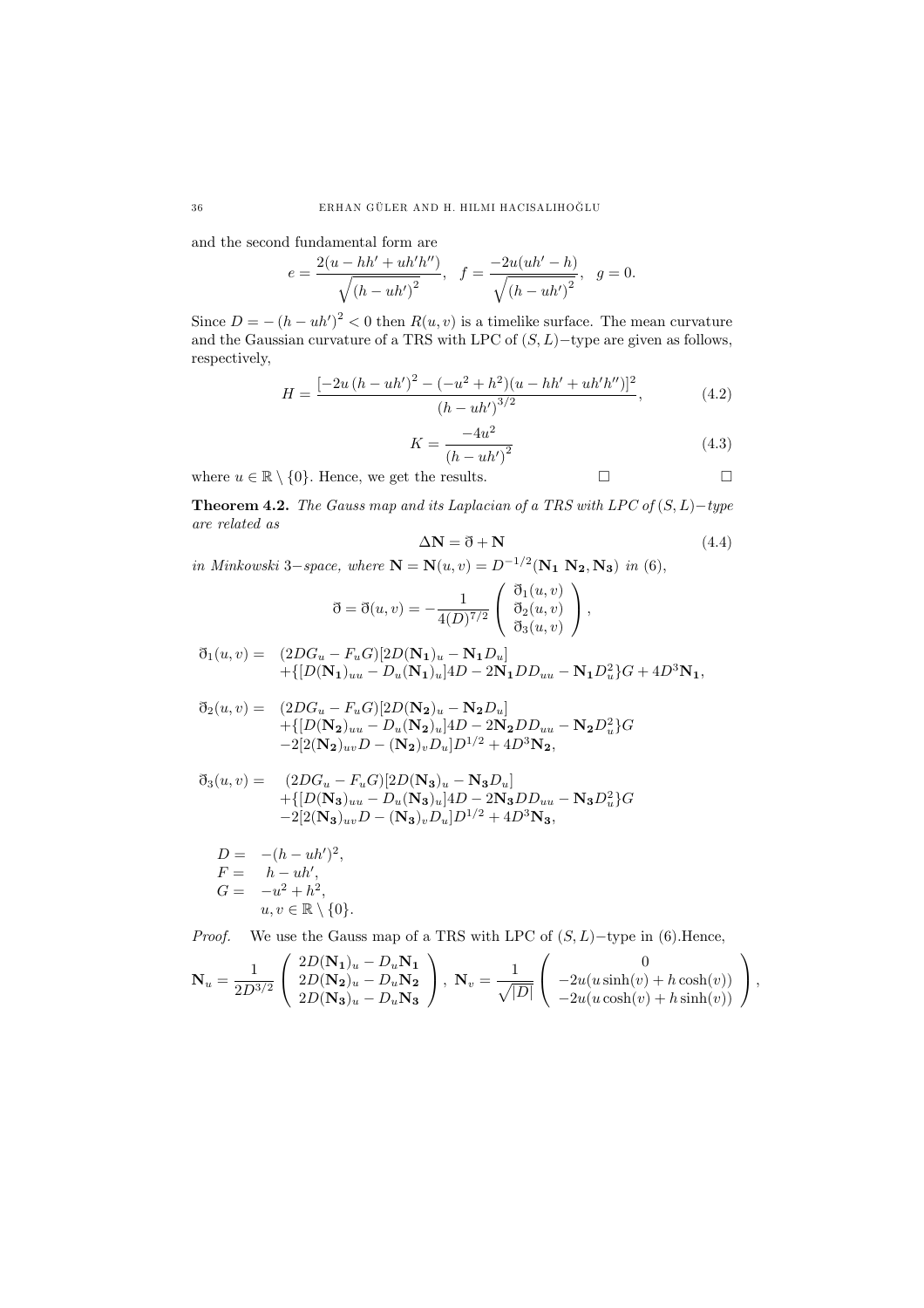TIMELIKE ROTATIONAL SURFACES WITH LIGHTLIKE PROFILE CURVE 37

$$
\mathbf{N}_{uu} = \frac{1}{2D^{3/2}} \left( \begin{array}{c} 2D(\mathbf{N}_{1})_{uu} - 2D_{u}(\mathbf{N}_{1})_{u} - ((2D)^{-1} D_{u}^{2} + D_{uu}) \mathbf{N}_{1} \\ 2D(\mathbf{N}_{2})_{uu} - 2D_{u}(\mathbf{N}_{2})_{u} - ((2D)^{-1} D_{u}^{2} + D_{uu}) \mathbf{N}_{2} \\ 2D(\mathbf{N}_{3})_{uu} - 2D_{u}(\mathbf{N}_{3})_{u} - ((2D)^{-1} D_{u}^{2} + D_{uu}) \mathbf{N}_{3} \end{array} \right),
$$

$$
\begin{array}{rcl}\n\mathbf{N}_{uv} & = & \frac{1}{2D^{3/2}} \left( \begin{array}{c} 0 \\ 2D(\mathbf{N_{2}})_{uv} - D_{u}(\mathbf{N_{2}})_{v} \\ 2D(\mathbf{N_{3}})_{uv} - D_{u}(\mathbf{N_{3}})_{v} \end{array} \right), \\
\mathbf{N}_{vv} & = & \frac{1}{\sqrt{|D|}} \left( \begin{array}{c} 0 \\ -2u(u\cosh(v) + h\sinh(v)) \\ -2u(u\sinh(v) + h\cosh(v)) \end{array} \right).\n\end{array}
$$

Therefore, from (1) we get

$$
\Delta N = -\frac{\left\{2[(G_u - F_v)N_u - F_uN_v + G_{uu} - 2F_N_{uv}]}{D} - (G_{u} - F_N_v)D_u + F_{v}N_u\right\}}{2D^2}
$$

where  $D = -(h - uh')^2$  and  $u, v \in R \setminus \{0\}$ . Using (1), (2) and (6), we can see the components of the Laplacian of the Gauss map  $(\Delta N_1, \Delta N_2, \Delta N_3)$  of a TRS with LPC of  $(S, L)$  –type.  $\Box$ 

Theorem 4.3. A TRS with LPC of  $(S, L)-type$  and its Laplacian are related as (see Fig. 8)

$$
\Delta R = \epsilon + R \tag{4.5}
$$

in Minkowski 3−space, where  $R = R(u, v)$  in (4),

$$
\epsilon = \epsilon(u, v) = \frac{1}{(h - uh')^3} \left( \begin{array}{c} \mathbf{k}_1(u) \\ \mathbf{k}_2(u) \cosh(v) + \mathbf{k}_3(u) \sinh(v) \\ \mathbf{k}_2(u) \sinh(v) + \mathbf{k}_3(u) \cosh(v) \end{array} \right),
$$

$$
\begin{array}{ll} \mathbf{k}_1(u)=&-4u^2h-u^2h^3+u(4u^2+4h^2-3u^2h^2)h'\\&+u^2(-4-3u^2)hh'^2+u^5h'^3-2u^2(u^2-h^2)h'',\end{array}
$$

$$
\begin{array}{ll} \mathbf{k}_2(u)=&-2uh-u^3h^3+(2u^2+2h^2-u^2h+h^3-2h+3u^4h^2)h'\\&+(-2uh+u^3-uh^2+2u-3u^5h)h'^2+u^6h'^3-u(u^2-h^2)h'',\end{array}
$$

k3(u) = −(u<sup>2</sup> − 2)h + h<sup>3</sup> − u2h<sup>4</sup> + u(u<sup>2</sup> − h<sup>2</sup> + 2 − 2h + 3u2h3)h-+(2u<sup>2</sup> + 2h<sup>2</sup> − 3u4h2)h-<sup>2</sup> + u(−2 + u4)hh-<sup>3</sup> − u(u<sup>2</sup> − h2)h--, and

$$
h(u) = \frac{u\sqrt{4u^2+1}}{2} + \frac{\sinh^{-1}(2u)}{4}, u, v \in \mathbb{R} \setminus \{0\}.
$$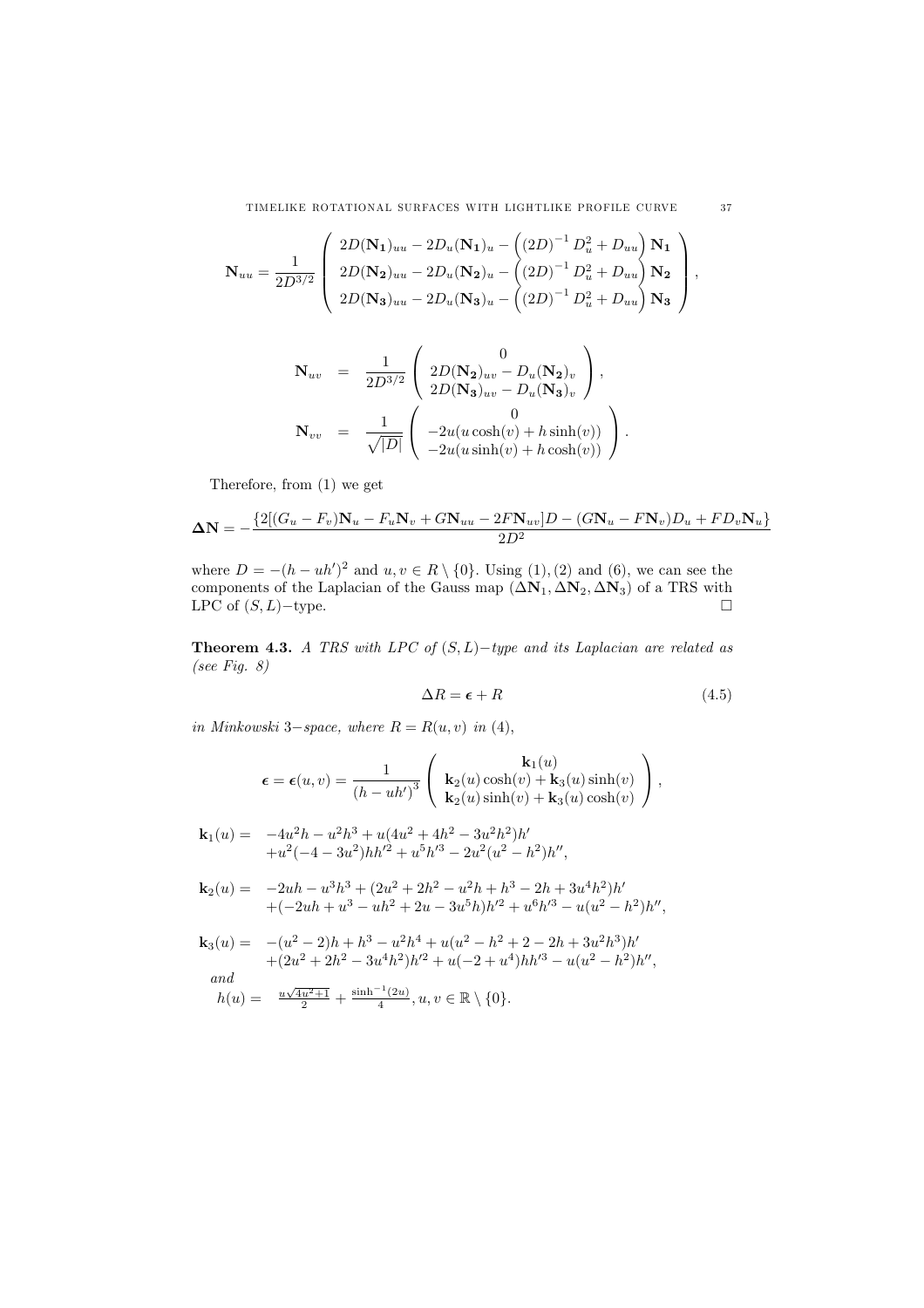

Figure 8. a-b  $\Delta R$  of a TRS with LPC of (S,L)-type.

*Proof.* Using (1), (2) and (4), we get  $(\Delta R_1, \Delta R_2, \Delta R_3)$  easily.

**Case 2.** A timelike rotational surface of  $(T, L) - type$ . In this case, we assume that the axis  $l$  is timelike  $(0, 0, 1)$  vector,  $\gamma(u)=(u^2, u, h(u))$  profile curve is a lightlike curve and  $\gamma(u) = (u^2, u, h(u))$  profile curve is a lightlike curve  $h(u) = 2^{-1}u\sqrt{4u^2 + 1} + 2^{-2}\sinh^{-1}(2u), u \in \mathbb{R} \setminus \{0\}.$ 

Theorem 4.4. The mean curvature and the Gausssian curvature of a TRS with  $LPC$  of  $(T, L)-type$  are related as

$$
H^2 = \Upsilon \cdot K \tag{4.6}
$$

in Minkowski 3−space, where

$$
\begin{aligned}\n\Upsilon &= \quad \Upsilon(u, v) = \frac{\chi^2}{\vartheta}, \\
\chi &= \quad \chi(u, v) = \left[2\left(u^3 + u - 1\right)\sin(v)\cos(v) + 4u\cos^2(v) + u^4 + u^2 - 3u\right]h', \\
\vartheta &= \quad \vartheta(u, v) = \left\{\left[2u\cos^2(v) - 4\cos^2(v) + 2u^3 - u + 3\right]4u\sin(v)\cos(v) + \left[4u^2\cos^2(v) - 2u^3\cos^2(v) - \cos^2(v) + 3u^3 - 6u^2 + 1\right]4\cos^2(v) + 2u^5 - 2u^3 + 9u^2\right\}h^2,\n\end{aligned}
$$

 $D = -u^4$ and  $\vartheta(u, v) \neq 0, u, v \in \mathbb{R} \setminus \{0\}.$ 

Proof. We consider a rotational surface  $(7)$ . Components of the first and second fundamental forms are given as follows, respectively,

$$
E = 0, \quad F = -u^2, \quad G = u^4 + u^2,
$$

 $\Box$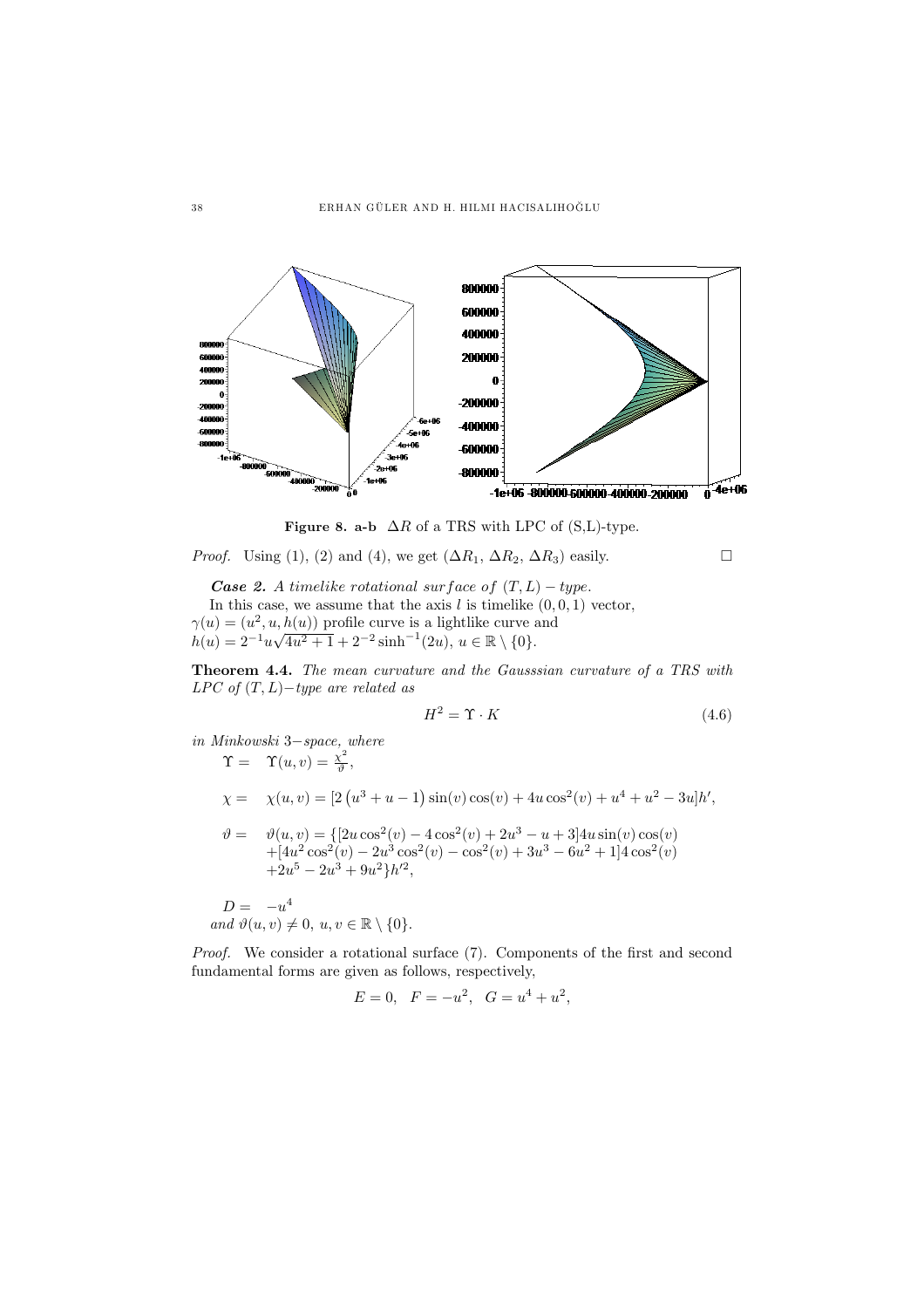$$
e = (-4\sin(v)\cos(v) + 2u)u^{-1}h',
$$
  

$$
f = [-2u(\cos^{2}(v) - \sin^{2}(v)) + 2\sin(v)\cos(v) + u]u^{-1}h'
$$

and

$$
g = [(\cos^{2}(v) - \sin^{2}(v)) u + 2u^{2} \sin(v) \cos(v) + u^{3}] u^{-1} h'.
$$

Since  $D = -u^4 < 0$  then  $R(u, v)$  is a timelike surface. Then, the mean curvature and the Gaussian curvature of a TRS with LPC of  $(T, L)$ −type are

$$
H = \frac{\chi(u, v)}{u^4},\tag{4.7}
$$

$$
K = \frac{\vartheta(u, v)}{u^8} \tag{4.8}
$$

where

$$
\chi(u,v) = \left[2\left(u^3 + u - 1\right)\sin(v)\cos(v) + 4u\cos^2(v) + u^4 + u^2 - 3u\right]h',
$$
  
\n
$$
\vartheta(u,v) = \left\{4u\left[2u\cos^2(v) - 4\cos^2(v) + 2u^3 - u + 3\right]\sin(v)\cos(v) + 4[4u^2\cos^2(v) - 2u^3\cos^2(v) - \cos^2(v) + 3u^3 - 6u^2 + 1]\cos^2(v) + 2u^5 - 2u^3 + 9u^2\right\}h'^2,
$$

 $u, v \in \mathbb{R} \setminus \{0\}$ . Then we can easily see the results.  $\Box$ 

Theorem 4.5. The Gauss map and its Laplacian of a TRS with LPC of  $(T, L)$  -type are related as (see Fig. 9)

$$
\Delta N = \Theta + N \tag{4.9}
$$

in Minkowski 3−space, where  $\mathbf{N} = \mathbf{N}(u, v)$  in (9),

$$
\Theta = \Theta(u, v) = \frac{1}{|D|} \begin{pmatrix} \varphi_1(u) \sin(v) + \varphi_2(u) \cos(v) \\ \sigma_1(u) \cos(v) + \sigma_2(u) \sin(v) \\ 2u^5 + 2u^4 + 9u^3 + 3u^2 + 8u + 1 \end{pmatrix},
$$
  

$$
= (u^3 + u)h''' + (-u^3 - 2u^2 + 3u)h''
$$

$$
\varphi_1(u) = (u^3 + u)h''' + (-u^3 - 2u^2 + 3u)h''
$$
  
+(-2u<sup>5</sup> + u<sup>3</sup> + u<sup>2</sup> + 4u + 1)h',

$$
\varphi_2(u) = \quad (-u^5 - u^3)h''' + (-u^5 - 5u^4 - u^3 - 3u^2 - 4u)h'' + (2u^5 + u^4 - 2u + 4)h',
$$

$$
\sigma_1(u) = (u^3 + u)h''' + (-u^3 - 2u^2 - 5u)h''
$$
  
+ 
$$
(2u^5 + u^3 + u^2 + 1)h',
$$

$$
\sigma_2(u) = ( -u^5 - u^3)h''' + (-u^5 - 5u^4 - u^3 - 3u^2 + 4u)h'' + (-2u^5 + u^4 + 2u - 4)h',
$$

$$
D = -u^4
$$

and  $u, v \in \mathbb{R} \setminus \{0\}.$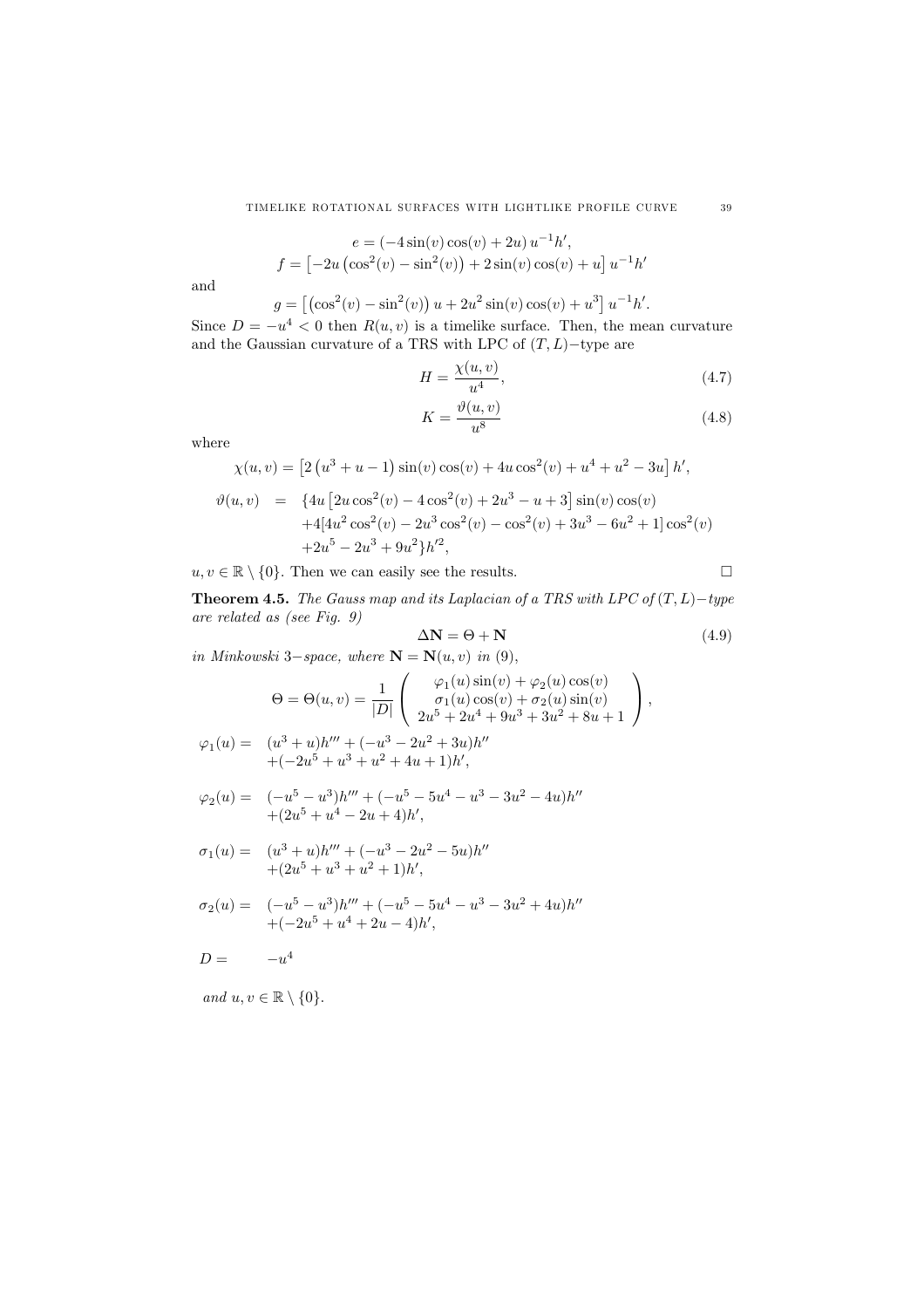*Proof.* We assume that the profile curve is  $\gamma(u)=(u^2, u, h(u))$ . Using (1), (2) and (9), we get the components of the Laplacian of the Gauss map of a TRS with LPC of  $(T, L)$  – type are

$$
\Delta N_1 = \begin{array}{ll} [(u+u^{-1})h''' + (-u-2+3u^{-1})h'' \\ +(-2u^3+1+4u^{-1}+u^{-2})h' \end{array} \begin{array}{ll} \text{sin}(v) \\ +[(-u^3-u)h''' + (-u^3-5u^2-u-3-4u^{-1})h'' \\ +2(u^3-u^{-1}+2u^{-2})h' \end{array}
$$

$$
\begin{array}{rl}\Delta \mathbf{N}_2=&\left[(u+u^{-1})h'''+(-u-2-5u^{-1})h''\right.\\&\left.+(2u^3+1+u^{-2})h' \right]\cos(v)\\&+\left[(-u^3-u)h'''+(-u^3-5u^2-u-3+4u^{-1})h''\right.\\&\left. +2(-u^3+u^{-1}-2u^{-2})h' \right]\sin(v)\end{array}
$$
 and

$$
\Delta N_3 = 2u^2 + 10u + 3 + 8u^{-1} + u^{-2}, u, v \in \mathbb{R} \setminus \{0\}.
$$

Then, we can easily see the results.



Figure 9. a-b  $\Delta N$  of a TRS with LPC of (T,L)-type.

Theorem 4.6. A TRS with LPC of  $(T, L)-$ type and its Laplacian are related as (see Fig. 10)

$$
\Delta R = \Omega + R \tag{4.10}
$$

in Minkowski 3–space, where 
$$
R = R(u, v)
$$
 in (7),  
\n
$$
\Omega = \Omega(u, v) = \begin{pmatrix} (6 + \frac{3}{v^2} - u^2) \cos(v) + u \sin(v) \\ (6 + \frac{3}{w^2} - u^2) \sin(v) - u \cos(v) \\ (1 + \frac{1}{u^2}) h'' + \frac{2}{u} h' - h \end{pmatrix},
$$

 $\Box$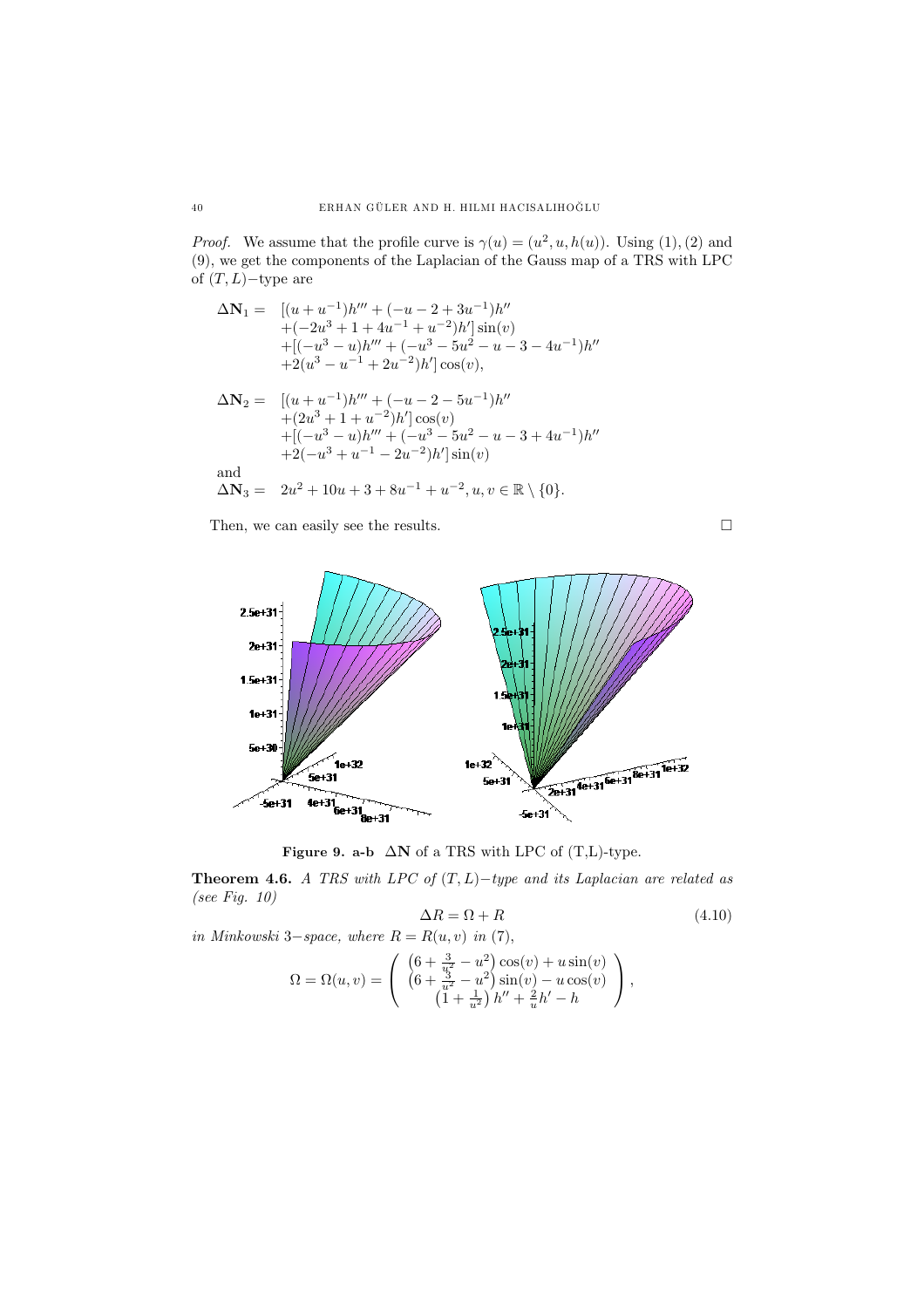$h(u) = \frac{u\sqrt{4u^2+1}}{2} + \frac{\sinh^{-1}(2u)}{4}, u, v \in \mathbb{R} \setminus \{0\}.$ 

$$
\frac{1}{\sqrt{1-\frac{1}{2}}}
$$

Figure 10. a-b  $\Delta R$  of a TRS with LPC of (T,L)-type.

*Proof.* Using (1), (2) and (7) then, we get  $\Delta R_1 = 3$  ( *Proof.* Using (1), (2) and (7) then, we get  $\Delta R_1 = 3(2 + u^{-2})\cos(v)$ ,  $\Delta R_2 = 3$  $2'$ roof. Using (1), (2) and<br>  $2 + u^{-2}$ ) sin(v),  $\Delta R_3 =$  ( 1 (7) then, we get  $\Delta R_1 = 3(2 + u^{-2}) \cos(v)$ ,  $\Delta R_2 = 3$ <br>  $1 + u^{-2} h'' + 2u^{-1} h'$  where  $u, v \in \mathbb{R} \setminus \{0\}$ .

**Case 3.** A timelike rotational surface of  $(L, L) - type$ . In this case, we assume that the axis  $l$  is lightlike  $(0, 1, 1)$  vector,  $\gamma(u)=(u^2, u, h(u))$  profile curve is a lightlike curve and  $\gamma(u) = (u^2, u, h(u))$  profile curve is a lightlike curve  $h(u) = 2^{-1}u\sqrt{4u^2 + 1} + 2^{-2} \sinh^{-1}(2u), u \in \mathbb{R} \setminus \{0\}.$ 

Theorem 4.7. The mean curvature and the Gaussian curvature of a TRS with  $LPC$  of  $(L, L)-type$  are related as

$$
H^2 = \Psi \cdot K \tag{4.11}
$$

in Minkowski 3−space, where  $\Psi = \Psi(u, v) = \frac{\varsigma^2(u, v)}{4D\xi(u, v)}$ and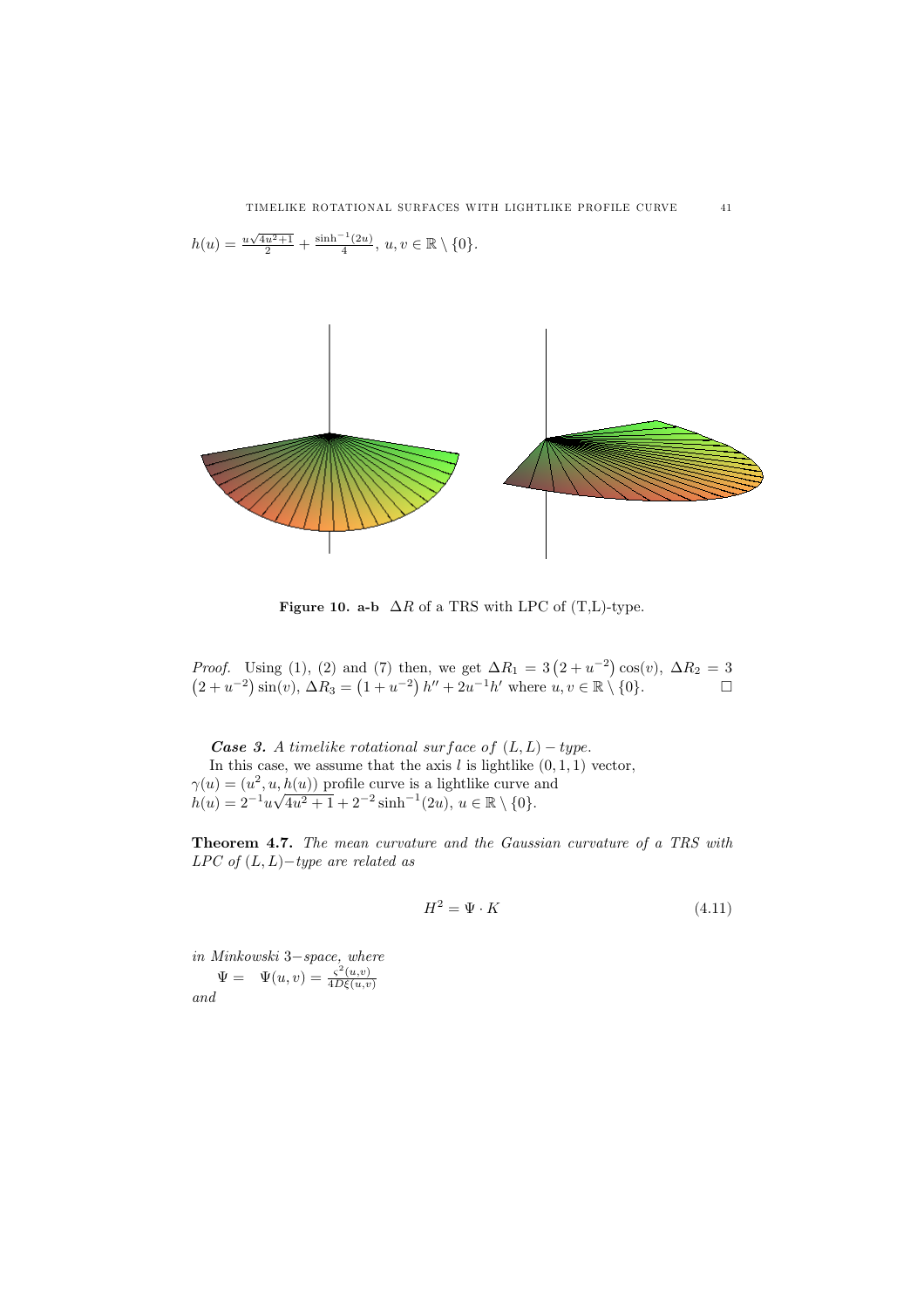$$
\zeta(u,v) = (h^3 + u^2h + 4u^3vh + u^4vh + u^4vh' - 2u^3vhh' - uv^4hh'+ \frac{3}{2}u^3v^2 - 3u^2v^2h + \frac{3}{2}uv^2h^2 - 2u^2vh^2 - \frac{1}{2}u^3v^2h- 2u^3vh^2 - \frac{1}{2}uv^2h^3 + u^2vh^3 + 2v^2h^3h' + \frac{1}{2}v^4h^2h' - \frac{3}{2}u^3v^2h'+ \frac{1}{2}u^2v^4h' + 5u^2v^2hh' - \frac{11}{2}uv^2h^2h' + u^2vh^2h' - 2uh^2 - 2u^4v+ u^2v^2h^2)h'' + (-4u^4 + 12u^3h + 4u^2vh - 8uvh^2 - 10u^2h^2+ 4u^3hh' + 2v^3h^2 - 2u^3vh' + 4u^3v^2 + 4u^2vhh' - 8u^2v^2h- 2u^4h' + 4u^3hh' - 4uv^3hh' - 2u^4h'^2 - 2u^2v^3h' + 4u^3v^2h'+ 2u^2v^3h' + 2u^2v^3h'^2)h' + (8u^3 - 4u^4 + 4vh^2 - 2uvh- 8u^2h + 2u^3h)h + 2u^5 - 2u^4,
$$

$$
\xi(u,v) = (h^3 - uh^2 + 2u^3vh + h^3h' + u^2hh' - 2uh^2h' - 2u^4vh'\n-uv^2hh' + 3u^3vhh' + uv^4hh' + u^4vhh' - \frac{3}{2}u^2v^2h\n+ \frac{3}{2}uv^2h^2 - 2u^2vh^2 - u^3vh^2 - \frac{1}{2}uv^2h^3 + u^2vh^3 + v^2h^2hh'\n+ 2v^2h^3h' + \frac{1}{2}h^2v^4h' + \frac{1}{2}v^6hh'^2 + \frac{3}{2}u^3v^2h' - \frac{3}{2}u^2v^4h'\n+ 2u^3v^3h' + u^4vh'^2 - \frac{1}{2}uv^6h'^2 - \frac{3}{2}u^2v^2hh' - 2uv^2h^2h'\n- u^2vh^2h' - 2u^2v^3hh' - 2u^3vhh'^2 - \frac{1}{2}u^3v^2hh' - 2u^3vh^2h'\n- \frac{1}{2}uv^2h^3h' + u^2vh^3h' - \frac{9}{2}uv^4hh'^2 + \frac{1}{2}u^2v^4hh' - u^3v^3hh'\n- \frac{1}{2}uv^4h^2h' + \frac{1}{2}u^2v^2h^2 + 2v^2h^3h'^2 + \frac{5}{2}v^4h^2h'^2 - \frac{3}{2}u^3v^2h'^2\n+ 2(2vh^2 - u^3 + u^2v - 3uvh + u^2h + 2u^3 + 2uv^2 - 4u^2v + 4uvh\n- 2u^2h - 2v^2h - 2v^2h)h - u^4 + 2u^3v - u^2v^2,\n+ 2u^2v^4h'^2 - u^3v^3h'^2 + 5u^2v^2hh'^2 - \frac{11}{2}uv^2h^2h'^2 + u^2vh^2h'^2\n+ u^2v^2h^2h' + u^2v^3hh' + u^2v^3h^2h'/h'' + (2u^4 - 2hu^3\n+ 4vh^3 - 2u^3v + 8u^2vh - 10uvh^2 - 8uv^3h - 2
$$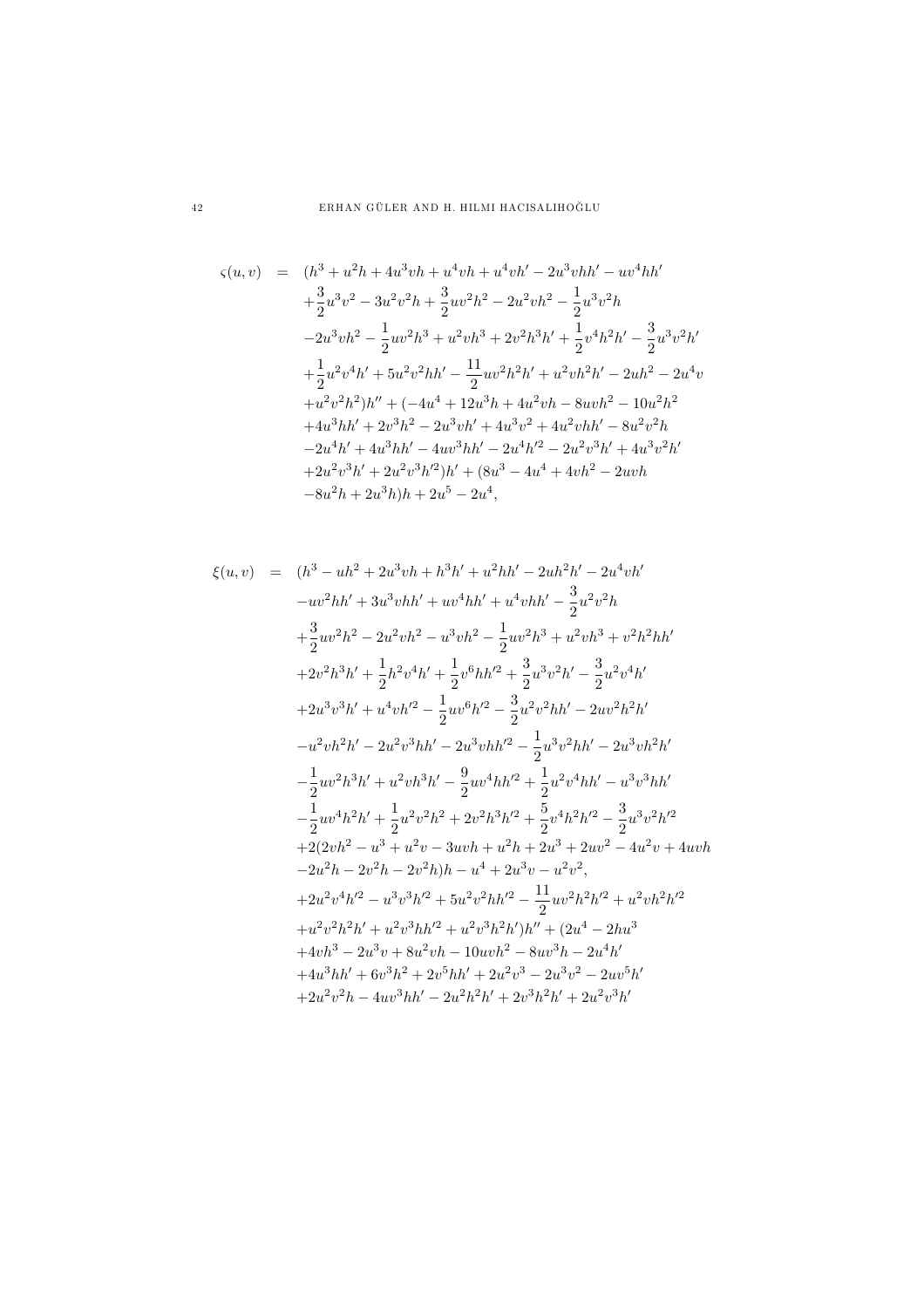$$
+2u^{2}v^{2}h-4uv^{3}hh'-2u^{2}h^{2}h'+2v^{3}h^{2}h'+2u^{2}v^{3}h'
$$
  
\n
$$
+2u^{3}v^{2}h'-2u^{2}v^{2}hh'+4u^{3}h-4v^{4}h-2u^{3}v+2uv^{4}-8uv^{2}h
$$
  
\n
$$
+4u^{2}vh+12uv^{3}h-8u^{2}h^{2}+8v^{2}h^{2}+4v^{4}hh'+2u^{2}v^{2}
$$
  
\n
$$
-v^{6}h'-6u^{2}v^{3}+4u^{3}v^{2}-2uv^{4}h'+4uv^{5}h'+4uv^{2}hh'+4u^{2}vhh'
$$
  
\n
$$
-8u^{2}v^{2}h-8uvh^{2}h'-4uv^{3}hh'-2u^{4}h'-u^{4}h'^{3}-v^{6}h'^{3}
$$
  
\n
$$
+4u^{3}hh'+4v^{4}hh'+2u^{3}vh'-2uv^{4}h'-4u^{2}vhh'-4uv^{3}hh'
$$
  
\n
$$
+2v^{6}h'^{2}+4u^{3}hh'^{2}+2uv^{4}h'^{2}-4uv^{5}h'^{2}+4u^{2}vhh'^{2}-4uv^{3}hh'^{2}
$$
  
\n
$$
-4u^{2}h^{2}h'-4v^{4}hh'^{2}-2u^{3}vh'^{4}-u^{2}v^{2}h'+4u^{2}v^{3}h'-4u^{2}v^{4}h'
$$
  
\n
$$
-8u^{2}v^{2}hh'+2u^{2}v^{3}h'+2u^{2}v^{3}h'^{3}-2u^{2}v^{3}h'^{2}+4u^{3}v^{2}h'^{2})h'
$$

$$
\xi(u, v) \neq 0,
$$
  

$$
D = -\left(-u^2h' + 2uh - u^2\right)^2,
$$

 $u, v \in \mathbb{R} \setminus \{0\}$ 

Proof. We consider a rotational surface (10). Coefficients of the first and the second fundamental forms are

$$
E = 0, \quad F = -u^2h' + 2uh - u^2, \quad G = (-u + h)^2,
$$
  
\n
$$
e = \frac{1}{\sqrt{|D|}} [(-2u^2v + 3 \cdot 2^{-1}uv^2)h'' + 2v^2hh'h''
$$
  
\n
$$
+(u^2v - 3 \cdot 2^{-1}uv^2 + 2^{-1}v^4)h'h'' + (u^2v - 2^{-1}uv^2 + 1)hh''
$$
  
\n
$$
+2(-u^2 + v^3)h' + 4vh + 2u(u - v)],
$$
  
\n
$$
f = \frac{1}{\sqrt{|D|}} [(-u^2 + v^3)h'^2 + 2(u + v)hh' + (-uv + 2uv^2 - v^3)h'
$$
  
\n
$$
+2(u - v)h + u(v - u)],
$$
  
\n
$$
g = \frac{1}{\sqrt{|D|}} [(u^2 - uv^2)h' + h^2h' + (-2u + v^2)hh' + h^2 - uh].
$$

Since  $D = -$  (  $(-u^2h' + 2uh - u^2)^2 < 0$  then  $R(u, v)$  is a timelike surface. The mean curvature and the Gaussian curvature of a TRS with LPC of  $(L, L)$  –type are given as follows, respectively,

$$
H = \frac{\varsigma(u, v)}{2D^{3/2}}\tag{4.12}
$$

$$
K = \frac{\xi(u, v)}{D^2} \tag{4.13}
$$

where  $D = -$  (  $(-u^2h'+2uh-u^2)^2$ ,  $u, v \in \mathbb{R} \setminus \{0\}$ . Hence, we can easily see the relation between  $H$  and  $K$ .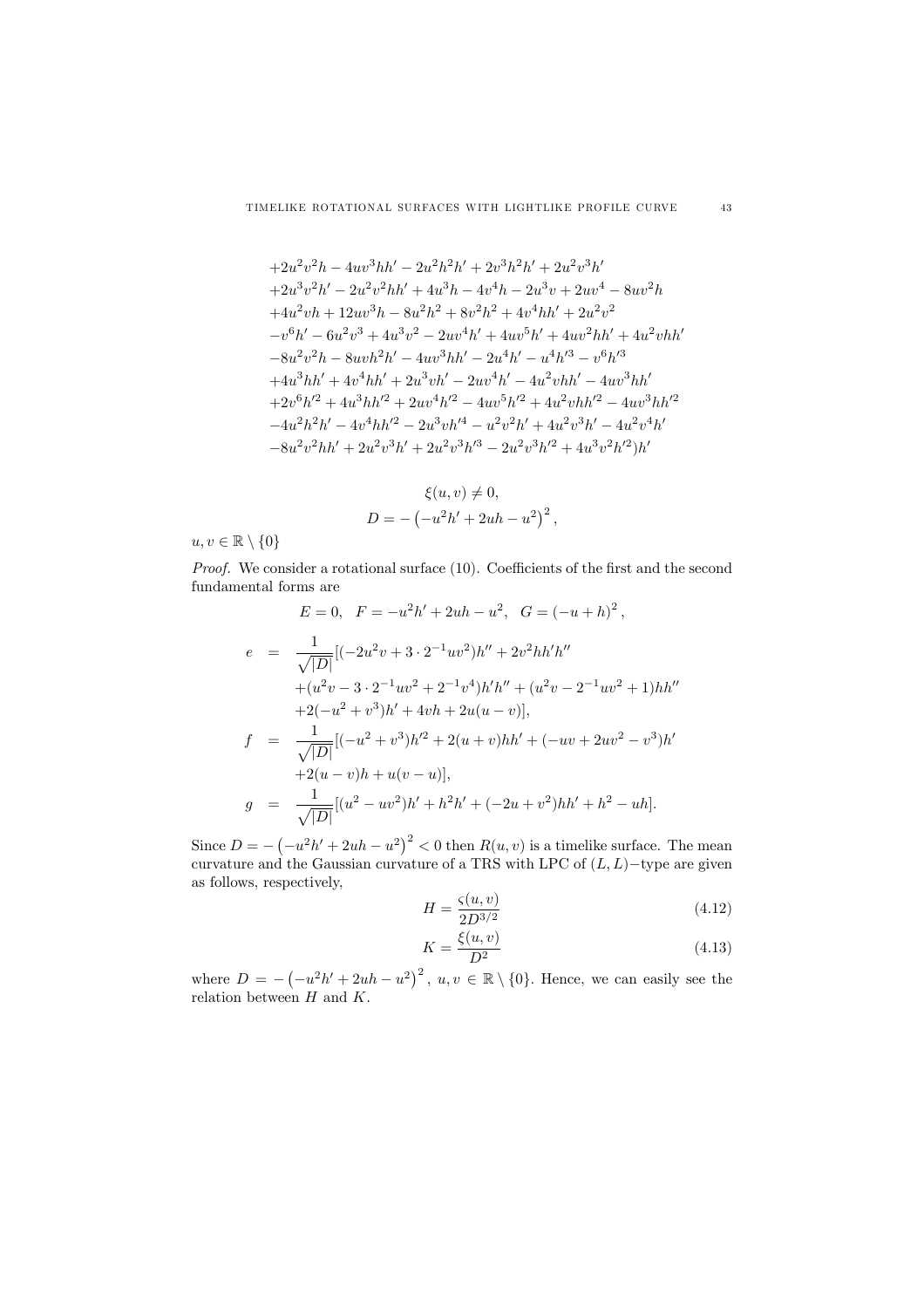

Figure 11. a-b  $~\Delta N$  of a TRS with LPC of (L,L)-type.

Theorem 4.8. The Gauss map and its Laplacian (see Fig. 11) of a TRS with LPC of  $(L, L)$ -type are related as

$$
\Delta N = \Gamma + N \tag{4.14}
$$

in Minkowski 3−space, where  $\mathbf{N} = \mathbf{N}(u, v)$  in (12),

$$
\Gamma = \Gamma(u, v) = 2D^{-2}\{-2[(G_u - F_v)\mathbf{N}_u - F_u\mathbf{N}_v + G\mathbf{N}_{uu} - 2F\mathbf{N}_{uv}]D + (G\mathbf{N}_u - F\mathbf{N}_v) D_u - F\mathbf{N}_u D_v - 2D^{3/2}\mathbf{N}\},
$$

$$
D = -(-u^{2}h' + 2uh - u^{2})^{2}, u, v \in R \setminus \{0\}.
$$

*Proof.* We use the Gauss map of a TRS with LPC of  $(L, L)$  –type in (12). Therefore, from (1) and using the same methods in theorem 4.2 and 4.5.we get easily  $\Delta N$ .  $\Delta N$ .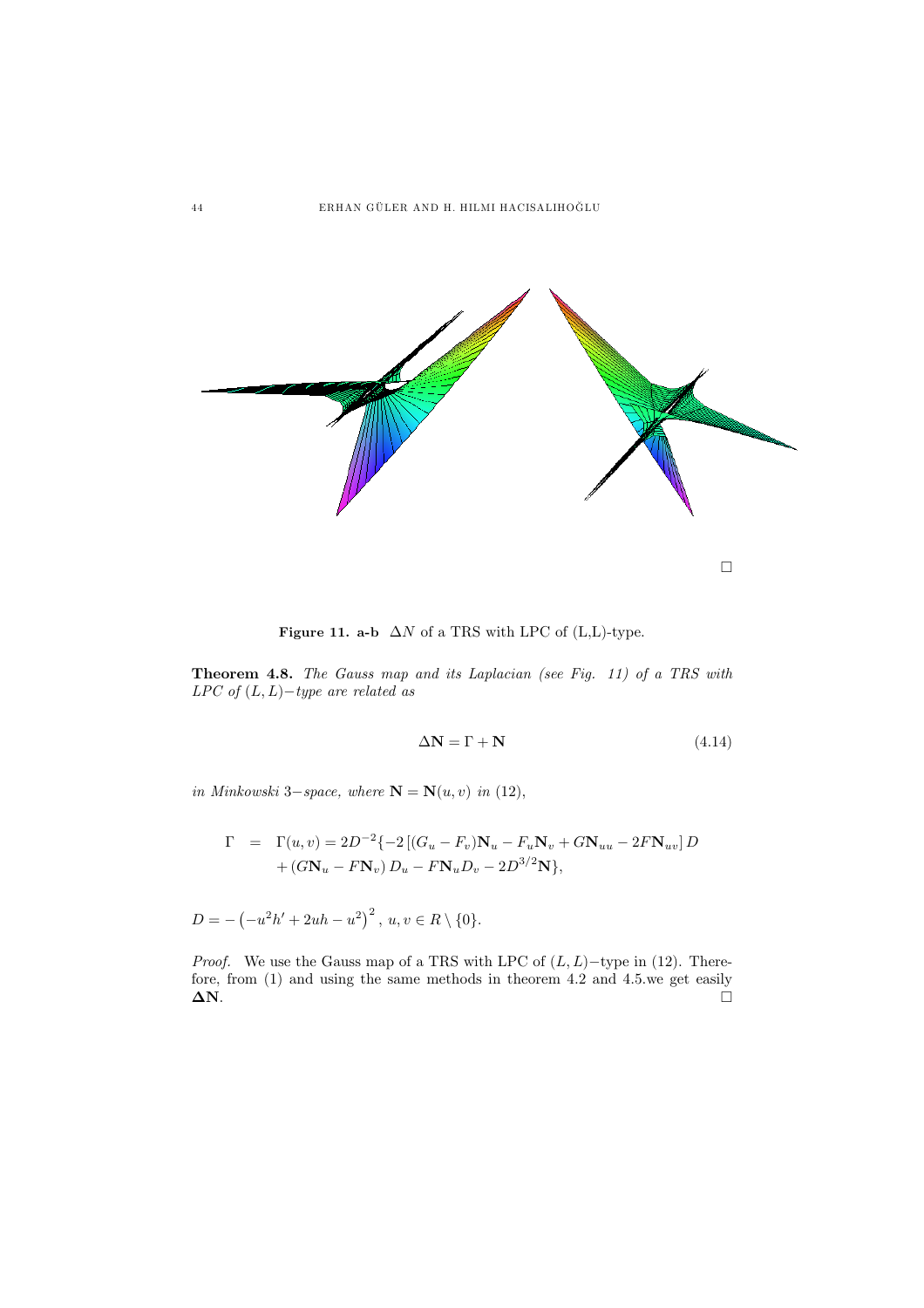

Figure 12. a-b  $\Delta R$  of a TRS with LPC of (L,L)-type.

Theorem 4.9. A TRS with LPC of  $(L, L)$ -type and its Laplacian (see Fig. 12) are related as

$$
\Delta R = \Lambda + R \tag{4.15}
$$

in Minkowski 3−space, where  $R = R(u, v)$  in (10),

$$
\Lambda(u, v) = (\Lambda_1, \Lambda_1, \Lambda_3),
$$
  
\n
$$
\Lambda_1 = 2u(u^4 - u^3 - 2u^3h + u^2h^2 + 3u^2vh - 3uh^2 + vh^3)h''
$$
  
\n
$$
+u^2(u^6 - u^5v + u^4vh + 2u^2 + 2u - 2vh)h'^3 + u(3u^7 - 6hu^6 - 3u^6v + 9u^5vh - 6u^4vh^2 + 6u^3 - 2u^2v - 12u^2h
$$
  
\n
$$
-2uvh + 4vh^2)h'^2 + (3u^8 - 12u^7h - 3u^7v + 15u^6vh
$$
  
\n
$$
+12u^6h^2 - 24h^2u^5v + 12u^4vh^3 - 4u^4 - 4u^3h + 14u^2h^2
$$
  
\n
$$
+4u^2vh - 2uvh^2 - 2vh^3)h' - 8u^3vh^4 + (-8u^5 + 20u^4v
$$
  
\n
$$
+2vh^3)h^3 + 2u(6u^5 - 9u^4v - 7u - v)h^2 + u^3(7u^3v - 6u^2
$$
  
\n
$$
+16)h + u^4(u^4 - u^3v - 4),
$$

$$
\Lambda_2 = u(2u^4v + u^3 - u^3v^2 - 4u^3vh + 3u^2v^2h - 2u^2h + 2u^2vh^2
$$
  
\n
$$
-3uv^2h^2 + uh^2 + v^2h^3)h'' + u^7 + u^2v(-vh + uv^2 + 2u^2v
$$
  
\n
$$
+u^6 + \frac{1}{2}u^4vh - \frac{1}{2}u^5v)h'^3 + u(+3u^7v + 3u^6 - 6u^6vh
$$
  
\n
$$
-\frac{3}{2}u^6v^2 - 6u^5h + \frac{9}{2}u^5v^2h - 3u^4v^2h^2 + 4u^4 + 6u^3v
$$
  
\n
$$
-u^2v^2 + 2u^2 - 12u^2vh - uv^2h - 2uh + 2v^2h^2)h'^2
$$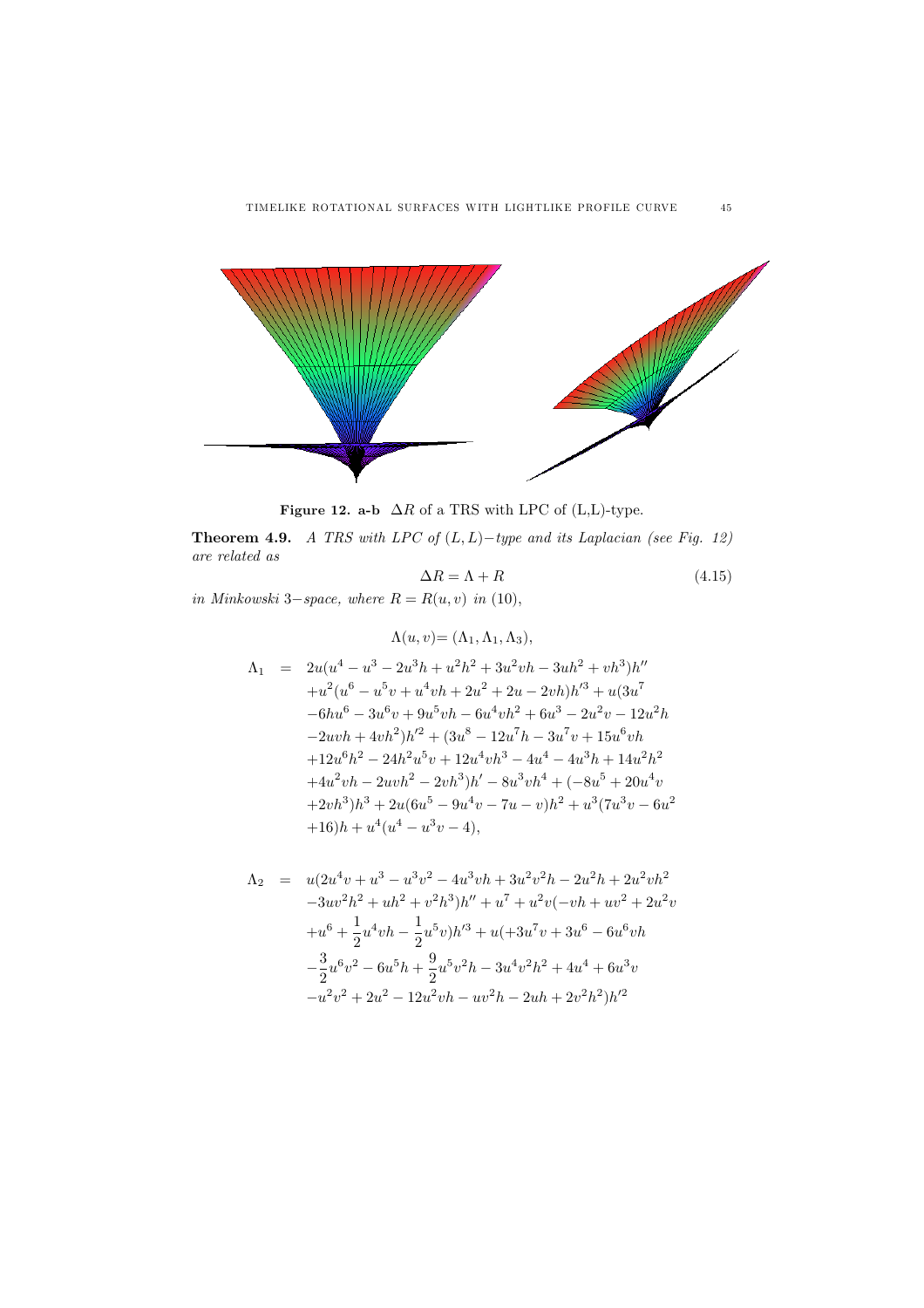$$
+ (3u8v - 12u7vh - \frac{3}{2}u7v2 + 3u7 - 12u6h + 12u6vh2+ \frac{15}{2}u6v2h + 12u5h2 - 12u5v2h2 + 8u5 - 16u4h-4u4v + 6u4v2h3 - 4u3vh + 14u2vh2 - 4u2h + 2u2v2h-uv2h2 + 4uh2 - v2h3)h' - 4u3v2h4 + [2u4(-4uv + 5v2-4) + v2 - 2]h3 + u(12u5v + 12u4 - 9u4v2 + 16u2-14uv - v2)h2 + u3(-6u4v - 6u3 + \frac{7}{2}u3v2 - 16u+16v)h + u4(u4v + u3 - \frac{1}{2}u3v2 + 4u - 4v),
$$

$$
\Lambda_3 = u(-u^3 + 4u^2h - 4u^3vh - 3uv^2h^2 + 2u^2vh^2 - u^3v^2 + 2u^4v - 5uh^2 + 2h^3 + 3u^2v^2h + v^2h^3)h'' + u^2(u^6v - \frac{1}{2}u^5v^2 + \frac{1}{2}u^4v^2h + u^4h + 2u^2v + 2u + uv^2 - v^2h - 2h)h'^3 + u(3u^7v - 6u^6vh - \frac{3}{2}u^6v^2 + 3u^5h + \frac{9}{2}u^5v^2h - 3u^4v^2h^2 - 6u^4h^2 + 4u^4 + 6u^3v - u^2v^2 - 12u^2vh - uv^2h - 4uh + 2v^2h^2 + 4h^2)h'^2 + (3u^8v - 12u^7vh - \frac{3}{2}u^7v^2 + \frac{15}{2}u^6v^2h + 3u^6h + 12u^6vh^2 - 12u^5h^2 - 12u^5v^2h^2 + 8u^5 + 6u^4v^2h^3 + 12u^4h^3 - 16u^4h - 4u^4v - 4u^3vh + 14u^2vh^2 + 2u^2v^2h - uv^2h^2 + 2uh^2 - 2h^3 - v^2h^3)h' + (-4u^3v^2 - 8u^3)h^4 + (-8u^5v + 12u^4 + 10u^4v^2 + v^2)h^3 + u(12u^5v - 9u^4v^2 - 6u^4 + 16u^2 - 14uv - v^2)h^2 + u^3(-6u^4v + u^3 + \frac{7}{2}u^3v^2 - 16u + 16v)h + u^4(u^4v - \frac{1}{2}u^3v^2 + 4u - 4v),
$$

 $u, v \in \mathbb{R} \setminus \{0\}$  and  $D = -$  (  $(-u^2h' + 2uh - u^2)^2$ .

*Proof.* Using Eq.  $(1)$ ,  $(2)$  and  $(10)$ , then we can easily see the Laplacian of a TRS with LPC of  $(L, L)$ -type.  $\Box$